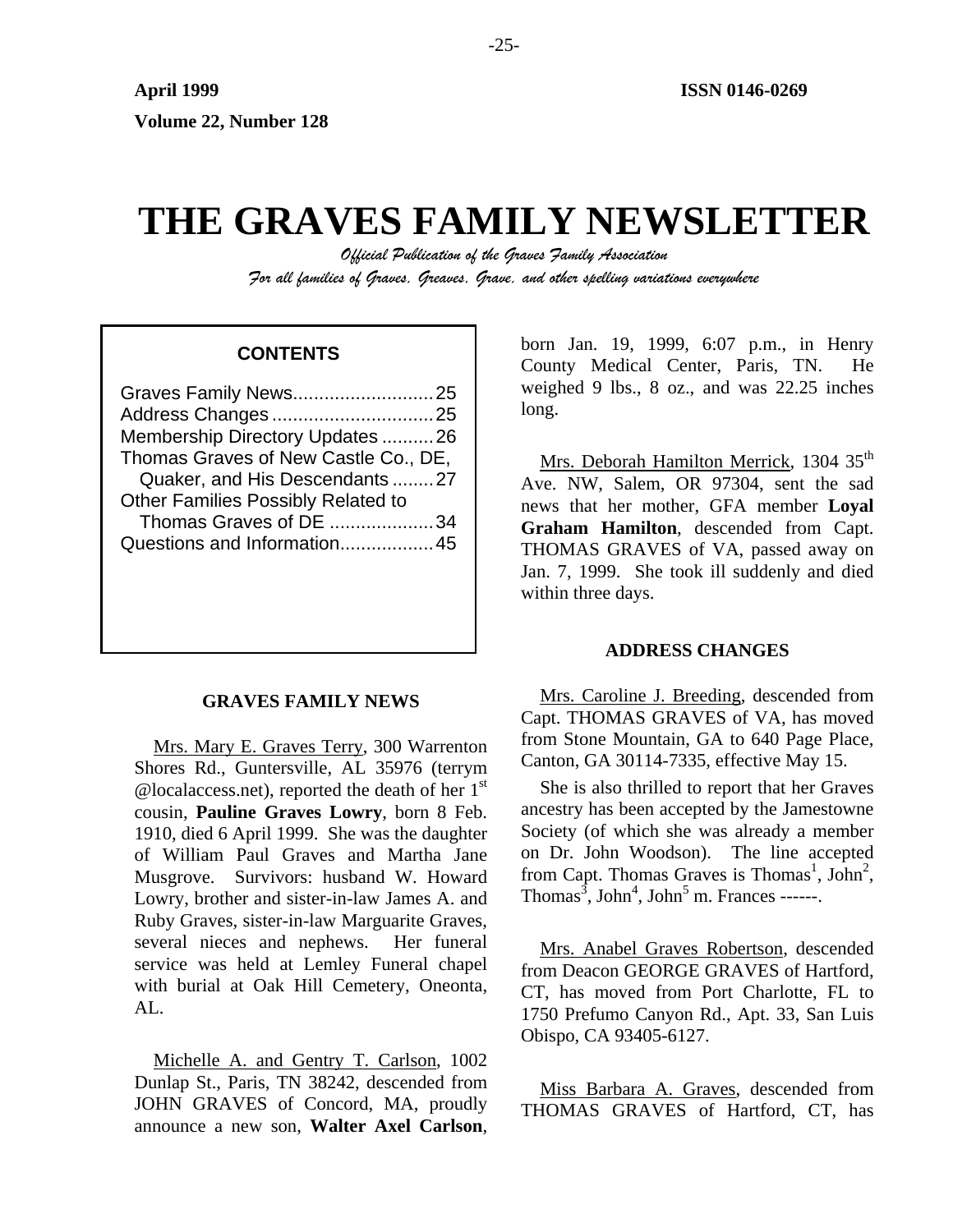moved from Rocky Hill, CT to 47Main St., Wethersfield, CT 06109. "This is the town that Thomas Graves first came to settle before going to Hatfield. I guess that means I'm back where we started from. My grandnephew will be baptized April 18, 1999 at Beverly Farms, MA, wearing his great-grandfather's dress, Harry Sylvester Graves, born 1897, made by his mother Anna I. Graves."

**Memberships:** 

**Regular (U.S. & Canada) \$20/year Other countries (air mail) \$30/year Sustaining (U.S. & Canada) \$40/year Other countries (air mail) \$50/year Life (U.S./Canada, 62 and older) \$600 one time Foreign memberships must be paid by money order in U.S. dollars. All back issues (1976 present) are available at current price.** 

**Newsletter only available to individuals as part of Graves Family Association membership. No charge for queries.** 

**Published by:** 

**THE GRAVES FAMILY ASSOCIATION 20 Binney Circle, Wrentham, MA 02093 Internet Home Page: http://www.gravesfa.org** 

**Newsletter Editor: Kenneth Vance Graves 20 Binney Circle, Wrentham, MA 02093 (508)384-8084 ken.graves@gravesfa.org** 

**Treasurer: Elaine Tobias, Overland Park, KS Elaine.Tobias@unilever.com Director, On-line Computer Help: H. W. ("Bud") Graves, Veradale, WA** 

 **dfrh81a@prodigy.com** 

**Director (Temporary), Internet Home Page: Kenneth Vance Graves** 

**Graves Online List Manager: Marjorie Ferris, Rialto, CA** 

 **MBFerris@aol.com** 

**Research Coordinators Graves of Cambridgeshire, England: Nedra Dickman Brill, CG, 2410 NE 58th Ave., Portland, OR 97213-4002 brillnd@pacifier.com** 

**© Graves Family Association, 1999**

Mrs. Kathleen T. Graves, descended from THOMAS GRAVES of Hartford, CT, has moved from Chevy Chase, MD to 6926 Walnut Hill Dr., Gainesville, VA 20155.

Ms. Loyal Graham Hamilton of Salem, OR, descended from Capt. THOMAS GRAVES of VA, has moved to  $130435<sup>th</sup>$  Ave. NW, Salem, OR 97304-2217.

Mrs. Kathy Olson, descended from Capt. THOMAS GRAVES of VA, has moved from Carrollton, TX to 2708 Powderhorn Dr., Plano, TX 75025.

## **MEMBERSHIP DIRECTORY UPDATES**

BURNS, Ms. Londa

1221 West Prairie Lea, Lockhart, TX 78644-2925 Ancestry: Capt. Thomas Graves of VA, via  $John<sup>2</sup>$ , Thomas<sup>3</sup>, John<sup>4</sup>, Thomas<sup>5</sup>, David<sup>6</sup>, Elizabeth<sup>7</sup> m. John Leatherman

DeCRISTOFARO, Mrs. Ann Greaves 307 Careybrook Lane, Oxon Hill, MD 20745-1404 Ancestry: Edward Greaves and Martha Myers of Branford, England, CT & RI

EATON, Ms. Jo Neva Graves 10741 Pelican Drive, Wellington, FL 33414 Ancestry: Parents of William Graves who married Catherine Richmond and Jacob Graves who married Catherine Black, of NC & TN

GRAVES, Mr. George Edward, Jr. 12001 Tioga Street, Boise, ID 83709 Ancestry: Joseph Graves and Ullie Jane Tucker of OK

GRAVES, Mrs. Karen K. 3004 Bradford Circle, Palm Harbor, FL 34685 Ancestry: Claude Graves and Adeline Schneider of MI

GRAVES, Ms. Mary Ann PO Box 11423, Lexington, KY 40575-1423 Ancestry: John Graves and Sarah Noble of MD & KY

GREAVES, Mr. Edward 212 Riverdale Rd., Enfield, CT 06082 Ancestry: Edward Greaves and Martha Myers of Branford, England, CT & RI

HARMEL, Mrs. Sandra J. (Shipley) 1408 Washington Ave., Bennett, IA 52721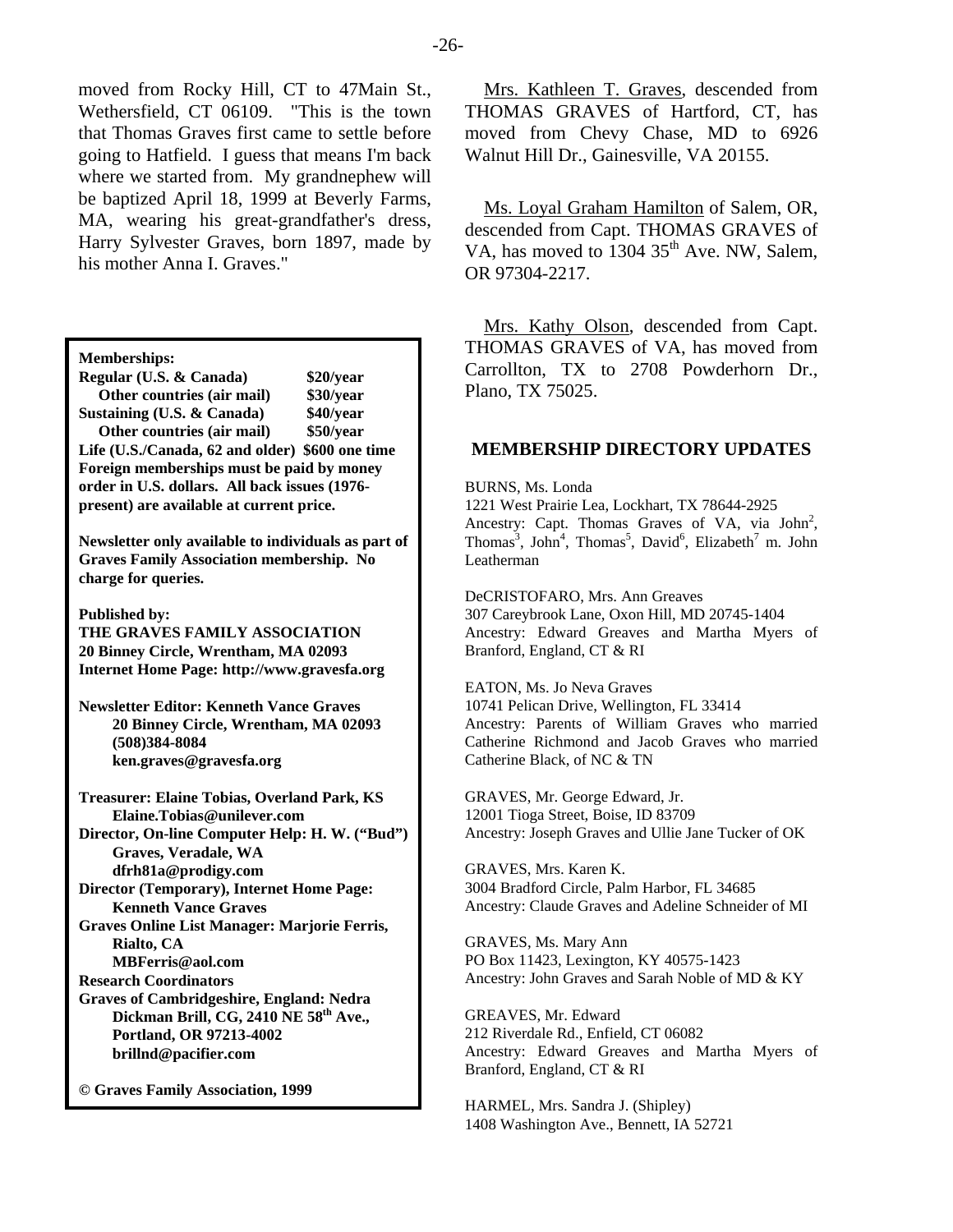MERRICK, Mrs. Deborah Hamilton 1304 35th Avenue NW, Salem, OR 97304-2217 Ancestry: Capt. Thomas Graves of VA, via Thomas<sup>5</sup> m. Ann Davenport, Rice<sup>6</sup>, Thomas<sup>7</sup>, John W.<sup>8</sup>, Zachariah<sup>9</sup>

STEDMAN, Beverly & Roger

9112 Agawa Trail, Howard City, MI 49329 Ancestry: Thomas Graves of Hartford, CT, via #235;

Rear Adm. Thomas Graves of Charlestown, MA, via #599

WILSON, Mr. Allen G. 482 23rd Avenue, San Francisco, CA 94121 Ancestry: Rear Adm. Thomas Graves of Charlestown, MA, via #1369

## **THOMAS GRAVES OF NEW CASTLE CO., DE, QUAKER, AND HIS DESCENDANTS**

It is desired to learn more about the Thomas Graves who lived in New Castle Co., DE, and his ancestry. As can be seen in the following discussion, there seems to be a lot of uncertainty and speculation about the facts of his life. It does appear that he was probably from Dungannon, Co. Tyrone, Ballyhagan, Co. Armagh, or vicinity, and that his family was originally from England. The Graves Family Association will be researching his life in America and his ancestry in Ireland and England, but help will be appreciated.

Regarding his descendants, the first 4 generations are shown below. After that are a number of families believed to also descend from this Thomas Graves. Help in finding the connections as well as finding other descendants is requested.

#### GENERATION 1

Thomas Graves (1) lived in New Castle Co., Delaware. He probably died before his son, Samuel, came into possession of his land in 1700.

Thomas is thought by some to have come from Lynn, Mass. about 1690. As his son

Thomas Graves, Jr. of Salem Co., N.J. married a New England woman and his son Samuel Graves married a widow of a Lynn man who had moved to N.J., some support for this supposition is supplied. (Note that in the discussion of Samuel, there is no information provided to support this statement that he married the widow of a Lynn man; evidence is needed.)

In the tax list for 1693 for Sussex Co., Pa. (now Delaware) there appears the name of a Thomas Graves who owned 300 acres of land and is listed with children. For a time he was thought to be the father of the four children listed below (for Thomas Graves of New Castle Co.), but careful examination of the land records of Sussex Co. proves him to be another man who did not die until after 1712 and seems to have had but one son, Thomas Graves, Jr. (Who is this Thomas Graves of Sussex Co.?) In contrast, as stated above, the Thomas of New Castle Co. must have died before 1700. Thomas Graves of Sussex Co. was there as early as 1680, as he is named in a census of that year and had a grant of land from the court at Lewes that year.

In a *Genealogical History of the State of Delaware*, as quoted by John Card Graves, appears the following. "Among the first settlers of New Castle County were the ancestors of the Graves family. They were of English descent. Thomas Grave (for so was the name sometimes spelled two centuries ago) was the first of the family to come to America. He was a typical English gentleman, possessed of means, a sturdy constitution, and a hearty love of the chase. He founded his home at Christiana Hundred in 1691, purchasing for that purpose 500 acres of land, part of which he used as a game preserve. He was fond of hunting deer and foxes which made their habitation on his property, and hunting parties he gave were famous for good sport. He died on his farm."

Samuel Graves and Thomas Graves were living in Sussex Co., Pa. (now Delaware) in 1693. The names of the two brothers appear upon the tax list of that year, each paying 6 d.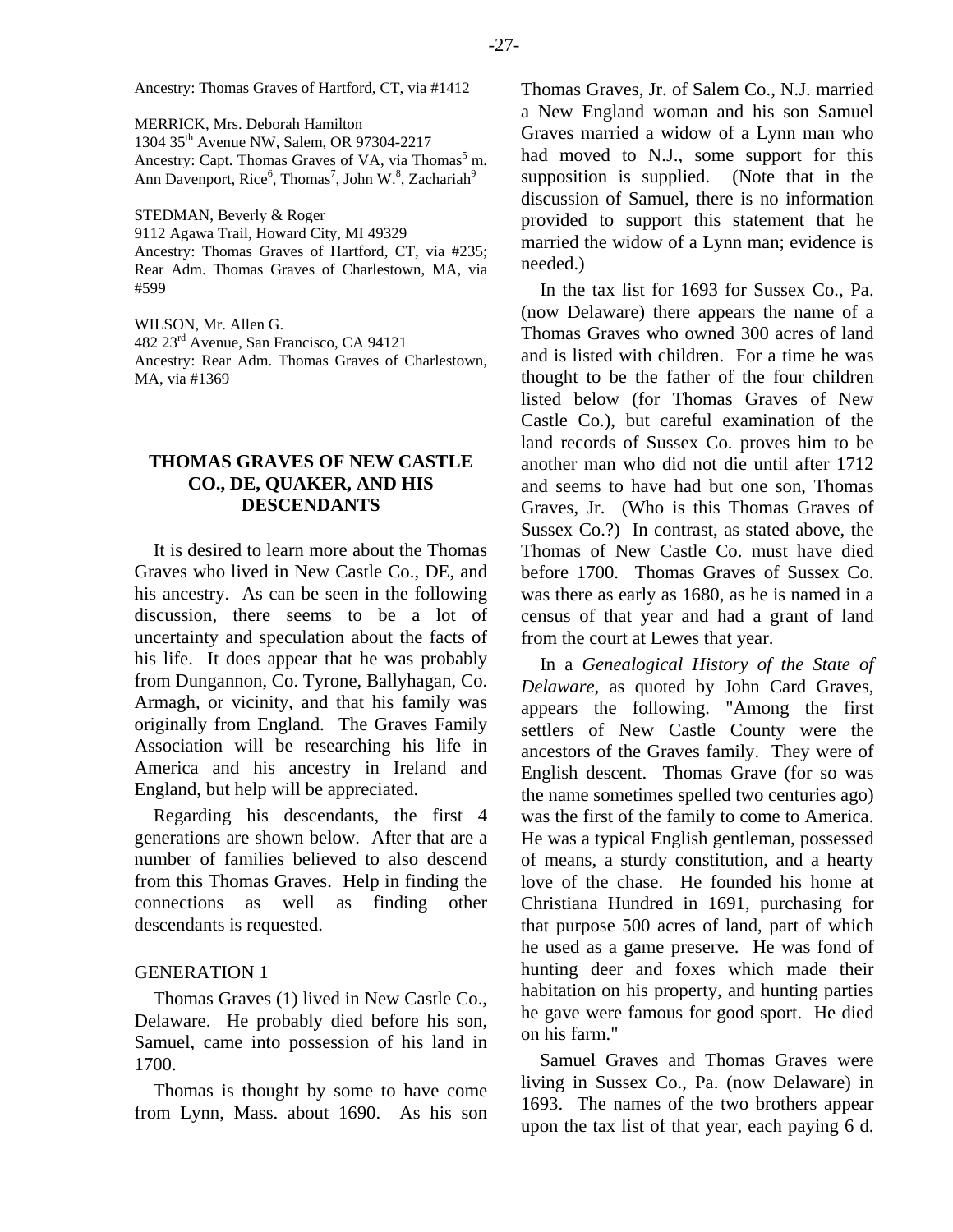tax having no real estate. (If Samuel and Thomas paid tax in 1693, it would seem that they should have been born before 1677 and 1680, since they would have only been 16 and 13 years of age. See also the comment in the section on Thomas Graves who was supposedly born 1680.) Widow Wynne is taxed on a 200 acre plantation the same year, and her stepson Jonathan Wynne is taxed 6 d. in the same year. Jonathan Wynne about 1695 married Sarah Graves, a sister of the above two brothers, as is proved by the Friends Meeting minutes in regard to the marriage of Jonathan Wynne's daughter Sidney to her first cousin Samuel Graves, Jr., son of the above Samuel Graves, in 1732. Another brother, Thomas Graves, lived in Salem Co., N.J. as early as 1698, where he is witness to a will dated that year. (Why is Thomas Graves referred to as "another brother", since Thomas was already mentioned as a brother?) Samuel Graves, Sr. about 1700 moved to a tract of land in New Castle Co. which seems to have belonged to Thomas Graves as early as 1691. In a survey of adjacent lands in 1691, it refers to the line of Thomas Graves' lands, and it is reasonable to suppose that he was the father of these children.

According to the best estimates, Thomas Graves is thought to have arrived in America, perhaps in Philadelphia, about 1680. There is a deed for property he purchased near Philadelphia in 1685. It is said that he entertained people such as William Penn and Lord Baltimore at magnificent hunting parties on his lands.

*Irish Quakers in Pennsylvania*, by Albert Cooke Myers, page 365, states that "The will of Joseph Whitesett in Dungammon<sup>[1](#page-3-0)</sup>, Ireland, dated Jan. 7, 1732, mentions his relative Thomas Greaves, Jr., and suggests that the wife of Thomas Greaves may have been a Whitesett." In *Passengers and Ships Prior to* 

*1684*, Welcome Society: "It has been speculated that perhaps the widow, Jane Greave, who came to America on the ship Antilope in 1682 with her mother, Mary Milcon, may have been a sister-in-law of Thomas Greave. She was from the Quaker meeting at Killmore Parish, Ballyhagan<sup>[2](#page-3-1)</sup>, Ireland. She married 6 mo 8<sup>th</sup> 1685 Maurice Liston."

# Children - Graves

- +2. Samuel Graves, b.c. 1670, m. Sarah Bezer, June 1702, d. 5 Oct. 1741.
- +3. Sarah Graves, m. Jonathan Wynne, c. 1696, d. 27 April 174-.
	- 4. John Graves; living in Sussex Co. in 1693.
- +5. Thomas Graves, b.c. 1680, m. Ann Barber, c. 1703, d. 1714.

# GENERATION 2

Samuel Graves (2) was born about 1670 (or  $1677$  or  $1675$ <sup>[3](#page-3-2)</sup>, probably in Ireland, and died 5 Oct. 1741 in New Castle Co., Del. He married Sarah Bezer, daughter of William Bezer and Sarah Cool of Chichester, Chester Co. (now Delaware Co.), Pa., in June 1702. She was born 25 (or 26) April 1677, and died 15 Oct. 1751 in Delaware. He was a weaver by trade, and lived near the present village of Centerville, Delaware. He was for many years an accepted minister in the Society of Friends and an elder in the Center Meeting.

# Children - Graves

- 6. Martha Graves, b. 27 July 1704, m. Jacob Chandler (son of Swithin Chandler and Ann ------), 3 Sept. 1730, d. 29 Oct. 1751. He d. 8 March 1745.
- +7. John Graves, b. 7 Oct. 1706, m. Jane Chandler, 2 Oct. 1733, d. 1 Jan. 1773.
- 8. William Graves, b. 8 July 1708, d. 3 Nov. 1734.
- +9. Samuel Graves, b. 10 April 1710, m. Sidney Wynne, 1 June 1732, d. 6 Sept. 1746.

<span id="page-3-2"></span><span id="page-3-1"></span><span id="page-3-0"></span><sup>&</sup>lt;sup>1</sup> This is probably Dungannon, Co. Tyrone. The website for the Public Record Office of Northern Ireland shows a townland of Ballysaggart, Div. of Dungannon Central, parish of Donaghmore, Co. Tyrone.

 $2^2$  According to the website for the Public Record Office of Northern Ireland, Ballyhagan is in the parish of Kilmore, Div. of Kilmore, Co. Armagh.

<sup>&</sup>lt;sup>3</sup> The 1677 and 1675 dates seem less likely.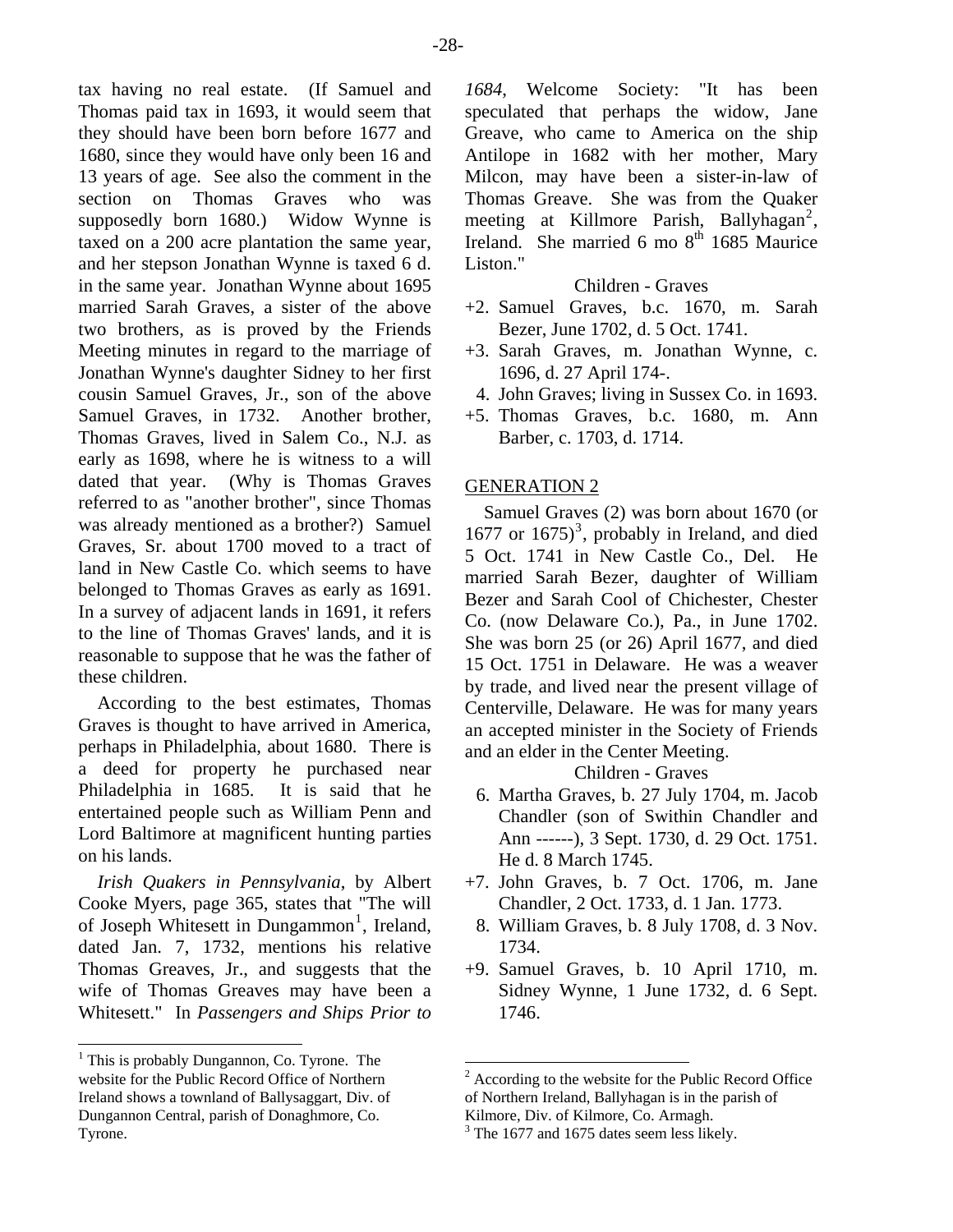+10. Jonathan Graves, b. 29 May 1712, m. Sarah Chandler, 14 Nov. 1739, d. 3 June 1774.

Sarah Graves (3) married Jonathan Wynne, only son of Dr. Thomas Wynne and Martha Buttall, about 1696. He was buried 28 Feb. 1720/21 at Merion Meeting House, Chester Co. (now Delaware Co.), Pa. She died 27 April 174-.

Jonathan Wynne built a house in 1700 in Blockley Twp., Philadelphia Co. on 200 acres of land he inherited from his father, and here his descendants to the sixth generation lived. In 1890 the farm was sold and developed into the present beautiful suburb to Philadelphia called Wynnefield. The original homestead, remodeled into one of the most beautiful colonial houses in the Philadelphia area, was still standing in 1923.

#### Children - Wynne

- 11. Thomas Wynne, m. Mary Warner, b. 28 Dec. 1722. Bur. 27 Nov. 1757 at Merion Meeting. Mary was b. 22 Aug. 1703, dau. of Isaac Warner and Ann Craven (?). She m(2) James Jones, 7 April 1762.
- 12. Hannah Wynne, d. before 4 Nov. 1735.
- 13. Mary Wynne, m. Noah Abraham, 28 Nov. 1729, d. before her husband. He d. 1759. His mother's name was Sarah. They moved to Nautmeal (?) Twp., Chester Co., Pa.
- 14. Jonathan Wynne, Jr., m. Ann Warner, 16 Aug. 1730, d. April 1788. She d. April 1788, dau. of Isaac Warner and Ann Craven. They moved to Nautmeal Twp., Chester Co., Pa.
- 15. James Wynne, bur. 24 Oct. 1714, Merion Meeting, Pa.
- 16. Sidney Wynne, m. Samuel Graves (her 1st cousin), 1 June 1732, d. 24 Aug. 1745. He was b. 10 April 1710 and d. 6 Sept. 1746, son of Samuel Graves and Sarah Bezer of Christiana Hundred, New Castle Co., Del.
- 17. Martha Wynne, b. 1708, m. Janus Kite, 30 Oct. 1741, d. 29 Dec. 1774. He was a son of Abraham Kite and Mary Peters.
- 18. Elizabeth Wynne, m. Ralph Lewis, 22 Sept. 1737.
- 19. John Wynne, m. Ann Pastorius, 1748, d. 19 April 1787. She was b. 5 Nov. 1729 and d. 1 Sept. 1790, dau. of Heinrich Pastorius and Sarah Boucher and granddaughter of Francis David Pastorius, the scholarly leader of the German settlers of Germantown, Pa. (now part of Philadelphia). H. Clifford Campion, Jr., who supplied much of this information, is descended from this John Wynne.

Thomas Graves (5) was born about 1680, and died in 1714 in Pilesgrove Twp., Salem Co., N.J. He left a will dated 12 Sept. 1714, proved 28 Dec. 1714, that named his wife Ann and his brother-in-law Aquilla Barber as executors.

He married Ann (or Anne) Barber about 1703-4. She was born in 1681 in Suffield, Conn., and was a daughter of Thomas Barber and Ann Chase.

Thomas Graves purchased the 100 acre plantation of Benjamin Acton 2 Feb. 1701/2 situated at the head of Salem Creek in Pilesgrove Twp., part of 1500 acres Acton bought 1n 1695 from William Hall. His brother-in-law, Aquilla Barber, bought 125 acres of this same tract adjoining him on 20 Aug. 1703. This land was not far from the present site of Woodstown, Salem Co., N.J.

(According to notes in the Bertha McGeehan Collection in the Gen. Soc. of Pa. Library: Thomas Graves of Oxford, Philadelphia Co., Pa., bought land on Alloways Creek, Salem Co., N.J., on 28 March 1685. Was this the same Thomas? If not, who was he? Thomas could not have been born in 1680 and bought land in 1685.)

Thomas was evidently a member of the Society of Friends for at their meeting held 4 mo. (June) 29, 1704, "George Abbott was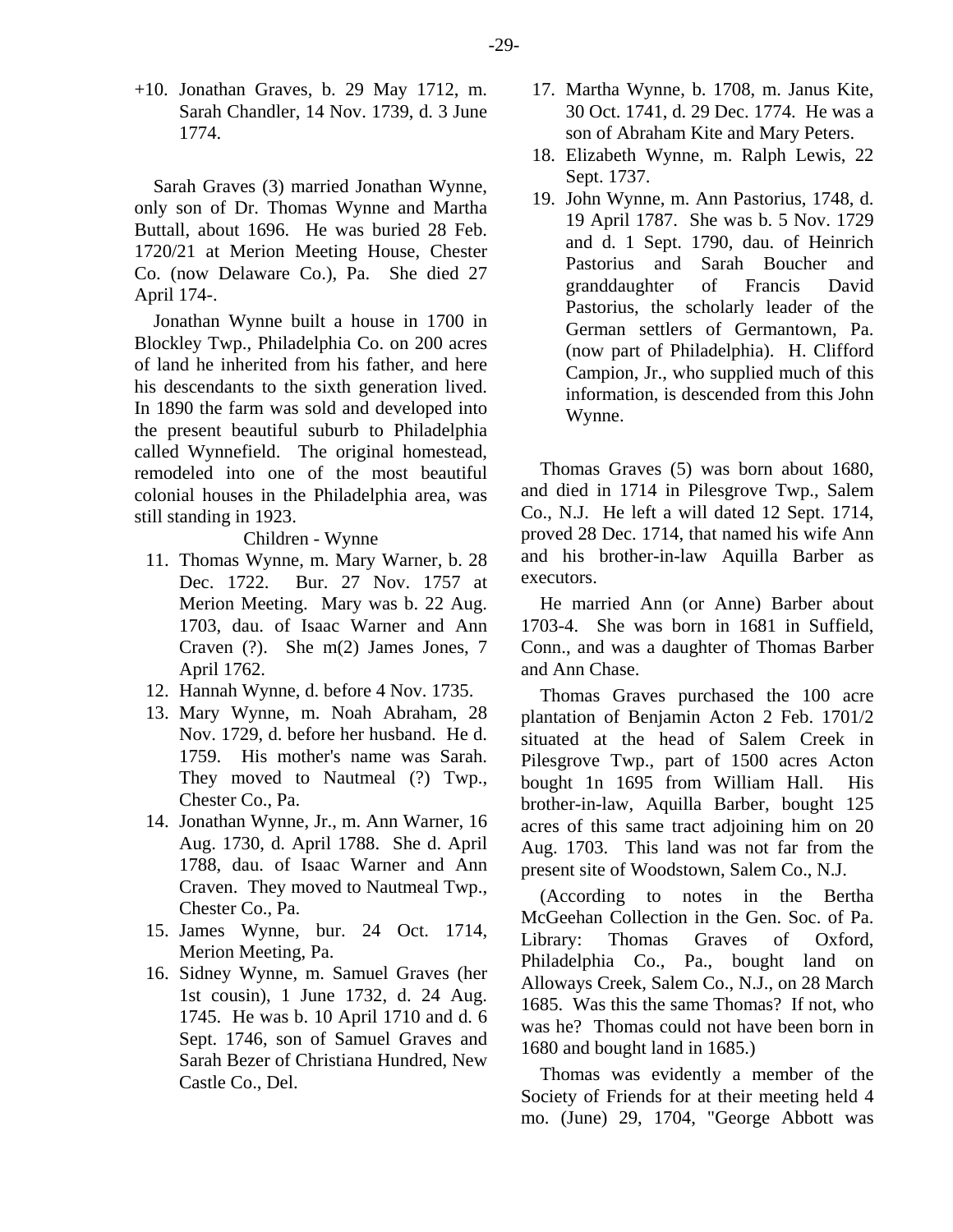appointed to go and speak to Thomas Graves once more concerning his disorderly walking both in his marriage also his neglect in appearing at meeting." He is called a weaver in the deeds, as was his brother Samuel. The following children (not yet 21) were named in his will, and he left 100 acres of land to each of them (or perhaps 200 acres to Joseph).

## Children - Graves

- +20. Thomas Graves, Jr., m. Rebecca ------.
- +21. Joseph Graves, m(1) Rebecca Bassett, 1735, m(2) Elizabeth Vanaman, 8 May 1750, d. 1779.
- +22. Samuel Graves, m. Margaret Overend (?), 1737, d.c. 1744.

#### GENERATION 3

John Graves (7) was born 7 Oct. 1706 and died 1 Jan. 1773. He married Jane Chandler, daughter of Swithin Chandler and Ann ------, on 2 Oct. 1733. She was born 11 March 1711 and died in 1775.

The placement of the Thomas Graves who married Martha Dixon as the son of John and Jane is based on the research of Jean Grave.

Children - Graves

- +23. Thomas Graves, b. 5 July 1734, m. Martha Dixon, c. 1770.
	- 24. Ann Graves, b. 2 Oct. 1735, m. Mordicai Hayes, 18 April 1764. He d. 1824 in Chester Co., Pa.
- +25. William C. Graves, b. 30 June 1737, m. Emey Mode, 23 Sept. 1767.
	- 26. Sarah Graves, b. 15 Nov. 1738, m. William Allen, 24 May 1758, d. 25 Oct. 1775. He was b. 3 Oct. 1730, d. 1806 (his will proved 11 April), son of John and Emey Allen of Londongrove, Chester Co., Pa.
	- 27. Mary Graves, b. 27 April 1740, m. ------ Dowd, d. in Chester Co., Pa.
	- 28. Jane Graves, b. 14 May 1742, m. William Hincklin (or Heinklin), Jr., 1 Nov. 1769, d. 16 May 1783. He d. 10 July 1801, son of William and Dinah Heinklin. He m(2) Susanna Ailes, dau. of Stephen Ailes. He was b. 1748, d. 21 Sept. 1828.
- +29. Samuel Graves, b. 16 Jan. 1746/7, m. Elizabeth Bishop, 16 June 1779, d. 7 June 1811.
	- 30. Hannah Graves, b. 7 Sept. 1748, d. 18 Nov. 1780 (Chester Co., Pa.).

Samuel Graves (9) was born 10 April 1710 and died 6 Sept. 1746. He married his first cousin Sidney Wynne, daughter of Jonathan Wynne and Sarah Graves, on 1 June 1732. They were censured by Kennett Monthly Meeting.

## Children - Graves

- 31. Hannah Graves, b. 11 Oct. 1732, m. Caleb Peirce, 22 Oct. 1755, d. 24 Jan. 1790. He was b. 2 Feb. 1727/8, d. 12 Oct. 1815, son of Joshua Peirce and Rachel Gilpin of East Marlborough Twp., Chester Co., Pa. The Caleb Peirce homestead in 1923 was part of Peirce Park, the home of Pierre DuPont of E.I. DuPont.
- 32. Rachel Graves, b. 13 April 1738, m. David Schofield, 20 April 1763. They moved to Maryland.
- 33. Isaac Graves, b. 1 Feb. 1740. He died without issue before 1767, in which year his sisters sold the land he inherited from his father.

Jonathan Graves (10) was born 29 May 1712, and died 3 June 1774 in Delaware. He married Sarah Chandler, daughter of Swithin and Ann Chandler, on 14 Nov. 1739. Their intention to marry was announced on 6 Aug. 1737 at Newark-Kennett Friends Meeting, Pa. She was born 20 March 1713 and died 24 May 1760.

Jonathan Greaves was described as of Chester Hill, Del., and mentioned as of New Castle Co., Del. (Gen. Soc. of Pa., 3:117). According to New Castle Co., Del. Will Abstracts, 1682-1800, p. 35: "Jonathan Greaves, yeoman, of Christiana Hundred, seventh day of fifth month in 1774, will probated June 11, 1774. Page 100 mentions son Jacob, father Samuel, son Jonathan Jr., son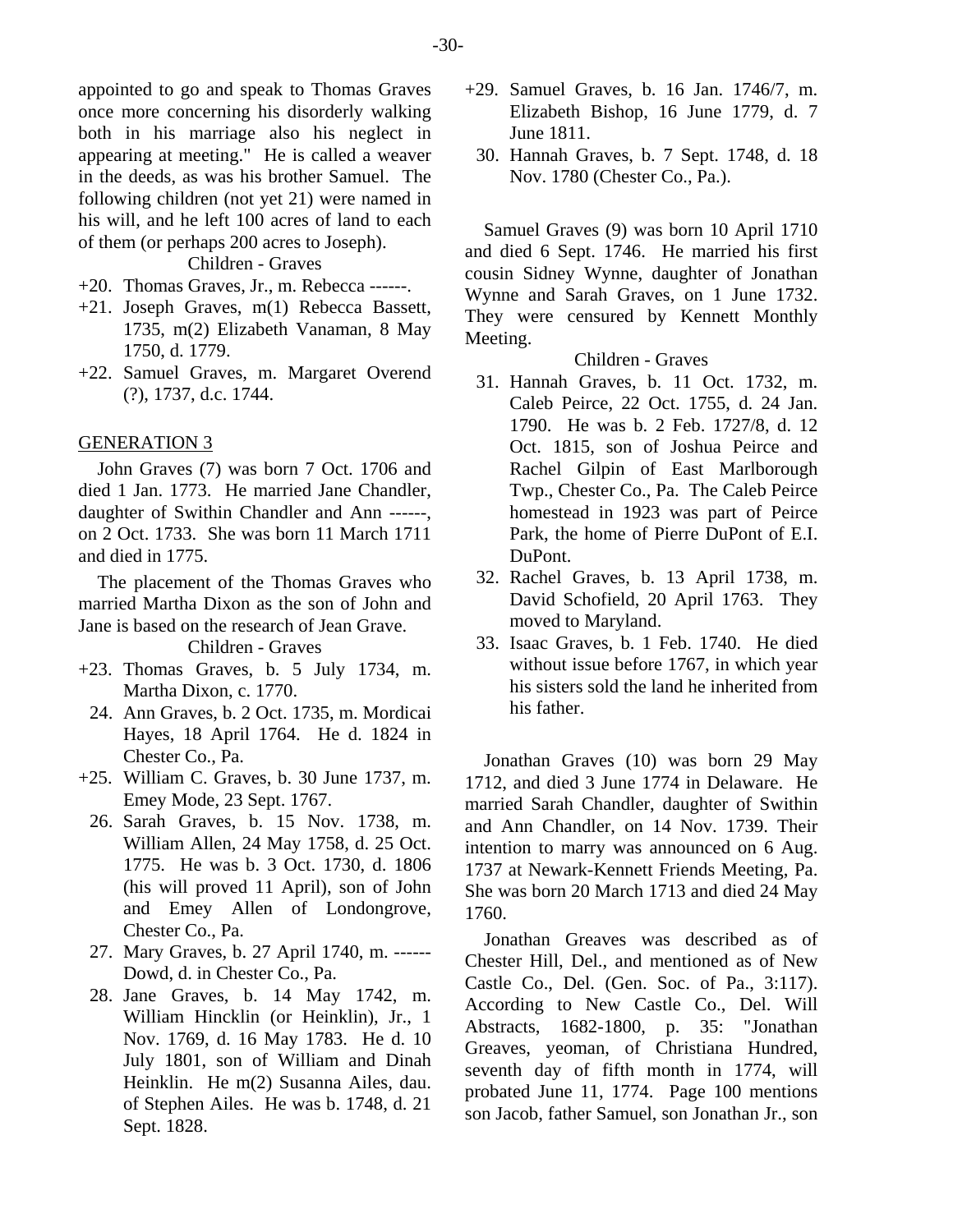David. Executors to be sons Jacob and Jonathan."

Children - Graves

- 34. Rebecca Graves, b. 25 June 1741, d. 19 May 1747.
- +35. Jacob Graves, b. 23 June 1743, m. Rebecca Langley, 2 Feb. 1771, d. 17 April 1818.
	- 36. Jonathan Graves, b. 16 Dec. (or 29 Oct.) 1744, m. Ann Pusey (of Chester Co., Pa.), 10 April 1793, d. 16 Feb. 1834. She was b. 10 April 17--, d. 25 Oct. 1801. No children. He lived on his father's farm, which was part of the old Graves tract.
	- 37. Mary Graves, b. 24 Nov. 1749, m. ------ Howell, d. 27 Oct. 1771.
	- 38. David Graves, b. 17 Feb. 1754, m(1) Rachel Battin, 18 May 1774, m(2) Ruth ------. Moved to Washington Co., Pa.

Thomas Graves (20) lived in Salem Co., N.J. He married Rebeckah (or Rebecca) ------. They were Quakers and belonged to the Salem Monthly Meeting of Friends, Salem, N.J., in 1742 when their son Thomas was born. Thomas may have transferred to Salem Monthly Meeting from Burlington (N.J.) Monthly Meeting, since Richard Graves and others did. Thomas was granted a certificate to Philadelphia (Pa.) Monthly Meeting on 28 March 1750. He may have moved to Philadelphia slightly earlier, about 1747. He sold the homestead his father had left him to his brother Joseph on 15 Jan. 1754.

Children - Graves

39. Thomas Graves<sup>[4](#page-6-0)</sup>, b. Aug. 1742, m. ------. He removed to Philadelphia Monthly Meeting and possibly had a son Thomas who is found in the Philadelphia Southern District Monthly Meeting. Either the Thomas born 1742 or his son died 1819 in Philadelphia.

Joseph Graves (21) first married Rebecca Bassett, widow of William Bassett, in 1735. She died before 1750. He secondly married Elizabeth Vanaman, daughter of Garrett Vanaman and Maria Lock, on 8 May 1750. He died 1779 at Pilesgrove Twp., Salem Co., N.J. His will named all of the following children; executors were his widow and son Joseph. His widow Elizabeth died intestate; administrators were David Moore and Joseph Graves.

Children - Graves, by Rebecca Bassett 40. Mary Graves

Children - Graves, by Elizabeth Vanaman

- +41. Joseph Graves, m. Leah Atkinson, 3 Sept. 1782.
	- 42. Rebecca Graves
	- 43. Elizabeth Graves

Samuel Graves (22) married Margaret Overend (?) in 1737. He died before 1746, and she died Nov. 1754. She secondly married Edward Lyle (or Lyley) in 1746, and moved to Depford Twp., Gloucester Co., N.J., where she died leaving a will, her second husband having died 1752/3.

Children - Graves

 44. Samuel Graves, Jr., b.c. 1741 (not yet 14 years old at date of his mother's will in 1753). The account of his mother's estate shows that he was living with his uncle Joseph after the death of his mother.

#### GENERATION 4

Thomas Graves (23) was born 5 July 1734, and died in Chatham Co., N.C., probably before 1800. He married Martha Dixon about 1770 at the Monthly Meeting, Society of Friends, on Clay Creek, Chester Co., Pa. She died in Tenn. They were both Quakers. Thomas moved to Cane Creek Monthly Meeting, Orange Co. (now Alamance Co.), N.C. in 1757 (or 1765). Cane Creek M.M. was established the 7th day of the 10th month of 1751. (The Quaker custom was to refer to

<span id="page-6-0"></span><sup>&</sup>lt;sup>4</sup> It was previously believed that this was the Thomas Graves who married Martha Dixon and went to NC. However, research of Jean Grave shows that the Thomas Graves who married Martha Dixon was actually a son of John Graves and Jane Chandler.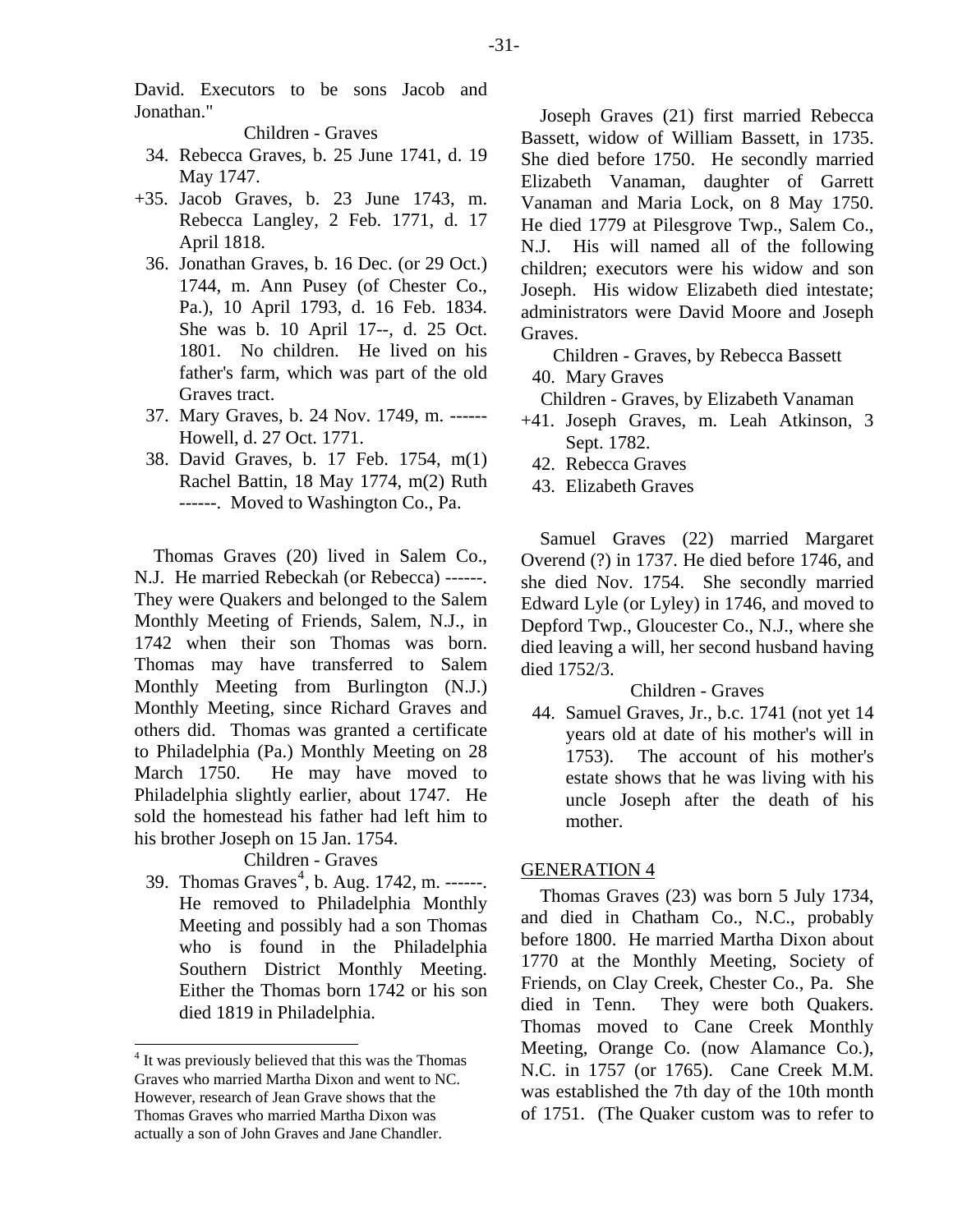months by number rather than by name.) This family also seems to have lived in Chatham Co., N.C.

Children - Graves

- 45. Thomas Graves, b. 1771, married. Moved to Tenn. about 1800 with his mother and youngest sister. According to Mr. Oliver W. Graves, Thomas's wife owned about 20 slaves, so they could not move to Ohio (a free state), so moved to Tenn. instead.
- 46. Ann Graves, b. 1773, m. James Lineberry, 1810, d. and buried in N.C. She stayed in N.C. when most of the rest of the family went to Ohio. She may have moved to Tenn. after her husband died.
- +47. Samuel Graves, b. 4 May 1774 (or 1777), m. Barbara Hinson, d. 11 Sept. 1850.
- +48. Jonathan Graves, b. 13 May 1776, m. Ann (or Anna) Hinson, d. 4 July 1846.
- +49. John Graves, b. 6 April 1789, m. Joyce Elizabeth Freeman, 1813, d. 10 Sept. 1844.
- +50. Polly Graves, m. ------ Graves.
- 51. youngest daughter, b. N.C., m. ------ Bagley, d. Tenn. He was born in N.C.

William Graves (25) was born 30 June 1737 (4 m. 30 1737 old style). He married Emey Mode, daughter of Alexander Mode and Rebecca Allen of New Garden MM, on 23 Sept. 1767 at Londongrove Meeting, Chester Co., PA. She was born 30 Oct. 1745, died in Jan. 1785, and was buried in the old Napton Meeting Cem., Siler City, NC. They moved to NC.

All their children were born in Chatham Co., NC. Of the children, John, Rachel and Alexander were in Ross Co., OH. John was a justice of the peace. Jane and Hannah were in Vinton Co., OH.

Children - Graves

- 52. John Graves, b.c. 1768, m. Mary Hadley, c. 1791.
- 53. Jane Graves, b.c. 1770, m. Amos Brewer, Aug. 1789.
- +54. Rachel Graves, b.c. 1772, m. Robert Clark, c. 1795.
	- 55. Alexander Graves, b.c. 1774, m. Rebecca Comer, 28 Nov. 1803 (Ross Co., OH).
	- 56. Rebekah Graves, b.c. 1775-6, m. ------ Leonard.
	- 57. Hannah Graves, b. 28 Feb. 1777, m. Conner Dowd, II, 28 Feb. 1799 (Chatham Co., NC).
	- 58. Isaac Graves, b.c. 1778, disowned 2 Sept. 1797.
	- 59. Emey Graves, b.c. 1780, disowned 4 Aug. 1798.

Samuel Graves (29) was born 16 Jan. 1746/7 and died 7 June 1811. He married Elizabeth Bishop, daughter of John Bishop of Mill Creek Hundred, New Castle Co., Del., on 16 June 1779. She was born 6 June 1761 and died Aug. 1840. They both left wills of record in New Castle Co., Del.

Children - Graves

- 60. John Graves, b. 6 Dec. 1779, d. 1858 (Washington Co., Pa.).
- 61. Jonathan Graves, b. 6 Dec. 1779, d. 1838 (Ill.).
- +62. Thomas Graves, b. 5 Jan. 1782, m. Margaret Augusta, d. April 1844.
	- 63. William Graves
	- 64. Anna Graves
- +65. William Graves, b. 19 Feb. 1786, m(1) Martha Mendenhall, 19 Dec. 1814, m(2) Rachel Clair, d. 14 May 1845.
- 66. Eli Graves
- 67. Nathan Graves
- +68. Jacob Graves, b. 12 March 1793, m. Edith Jackson, 1821, d. 7 March 1849.
- 69. James Graves
- +70. Isaac Graves, b. 23 May 1797, m. Susanna ------, d. 2 March 1860.
	- 71. Mary Graves

Jacob Graves (35) was born 23 June 1743 in New Castle Co., Del., and died 17 (or 15) April 1818 (or 1817) in Wayne Co., Ind. He married Rebecca Langley, daughter of Jonathan Langley and Sarah Mendenhall of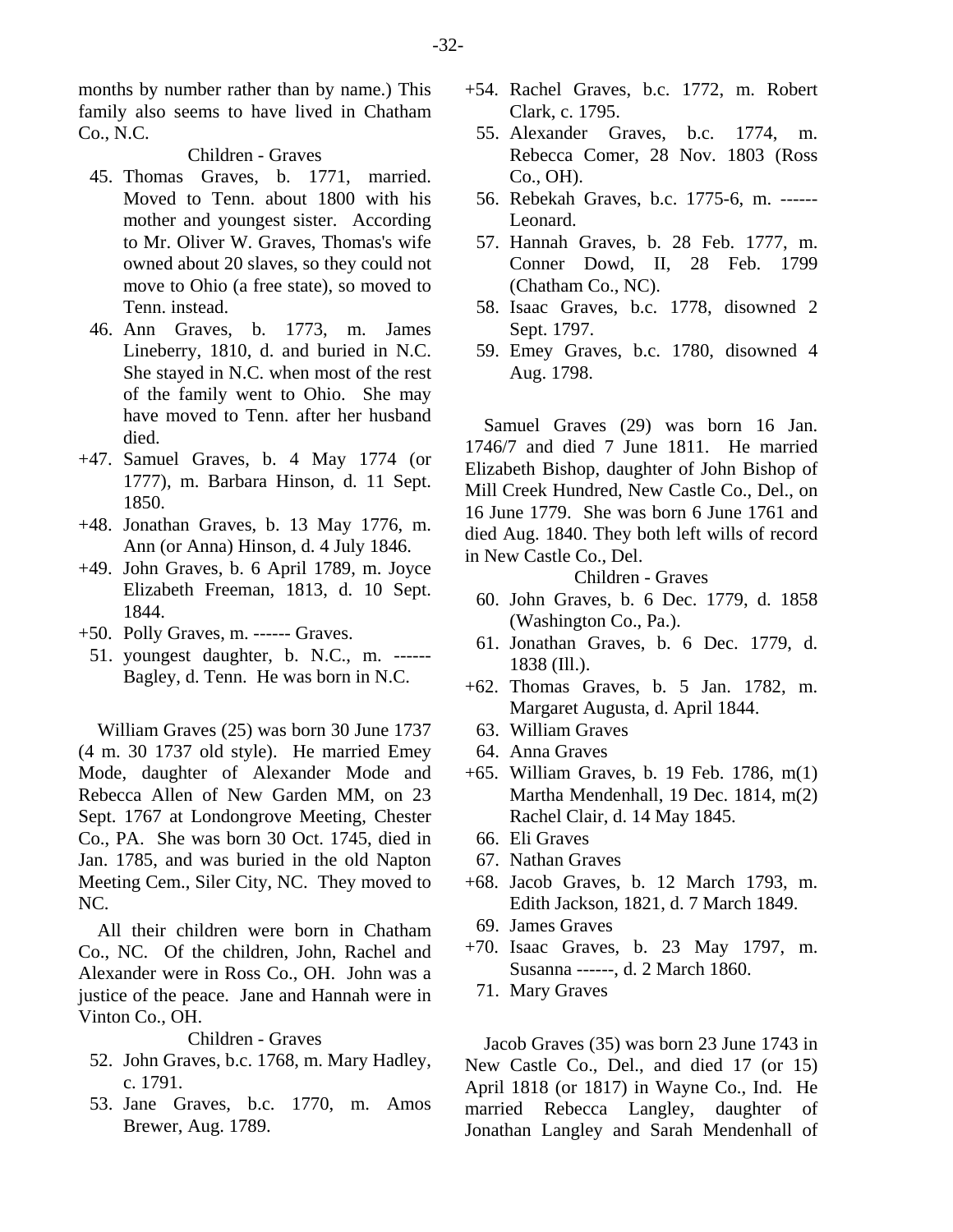New Castle Co., Del., on 2 July (or Feb.) 1771 at Holy Trinity (Old Swedes) Church, Wilmington, Del. (See p. 733 in the history of that church.) He was complained of on 15 Aug. 1771 at Newark-Kennett Friends Meeting because he was married out of the Quaker faith.

Jacob Greaves farmed at Wilmington, Delaware, about one mile southeast of Centerville, New Castle Co., Del. He sold his farm in 1816 in the Christiana Hundred area and moved to Wayne Co., Ind., near Richmond. The sale date was Nov. 4, 1816, after the farm growing season was over. He died soon after arrival in the Quaker colony in Indiana just a few days before his 85th birthday. He was buried in the family lot in Smyrna Quaker graveyard about four miles southeast of Richmond, Ind., where his son Jacob Jr. and others lie.

When Jacob and his family migrated to Indiana, they stopped at Redstone, Pa., and stayed with a family named Dingy. While there during the stopover of the covered wagon caravan, Ann, wife of Jacob Jr., gave birth to a girl whom they called Martha Dingy Grave in honor of the hosts who took them in. It is not known how long the caravan of Graves stayed there.

In 1897, Jacob's descendants began annual reunions in Glen Miller Park in Richmond, Ind. The Minnesota branch of Grave began annual reunions at Lake Minnetonka the same year.

Although the original name was spelled Greaves, the English pronunciation became phonetically Graves. When the family moved west in 1816, the ending letter s was dropped, and the name from then on became Grave.

Children - Graves

- +72. Enos Graves, b. 28 May 1772, m. Elizabeth Jones.
- +73. Jonathan Langley Graves, b. 14 April 1774, m. Lydia Howell, d. 8 Oct. 1824.
- +74. John Graves, b. 30 April 1780, m. Mary Howell, d.c. 1817.
- +75. Jacob Graves, Jr., b. 19 Sept. 1781, m. Ann Stroud, d. 2 April 1862.

+76. Nathan Graves, b. 6 July 1784, m(1) Hannah Howell, 15 March 1809, m(2) Margaret Addleman, d. 5 July 1862.

Joseph Graves (41) married Leah Atkinson, daughter of James Atkinson and Leah Sleeper of Salem Co., N.J., on 3 Sept. 1782 at Pilesgrove Baptist Church, Dautown, Salem Co., N.J.

Salem Co., Book C, p. 31, 1801. Joseph Grave of Township of Pilesgrove yeoman and wife Leah to Samuel Ogden of Woolrich, Gloucester Co., Tanner. Whereas Benj. Acton 5 Feb. 1702 conveyed to Thomas Graves Sr. 100 acres, part of 1500 acres in said township, N.J. Thomas Graves died and by will gave to his son Thomas the aforesaid 100 acres. Whereas Thomas Graves the son by his deed 15 Jan. 1754 conveyed to his brother Joseph the 100 acres and whereas Daniel Bassett by his deed 15 Jan. 1754 conveyed to aforesaid Joseph Graves 2 tracts adjoining the aforesaid 100 acres, containing 53-1/2 acres and 17 acres. Whereas said Joseph Graves sometime after departing this life and by his will gave to his son Joseph Graves the 3 tracts of land. In consideration of \$2666 Joseph and wife Leah sell to Samuel Ogden the above land.

Children - Graves

- +77. James Graves, m. Sarah Milles, 19 Sept. 1807, d. 1845.
- +78. Joseph Graves, b. 5 Aug. 1783, m. Mary Milles, 24 Oct. 1808, d. 31 Oct. 1838.
- 79. Samuel Graves, died young.
- 80. John Graves, b. 12 July 1792, d. 15 Feb. 1856.
- 81. Leah Graves

Other Graves families that are probably related to the family of Thomas Graves of Newcastle Co., DE include:

- Lewis Graves and Susan Catherine Barlow of DE (gen. 45)
- Levi C. Graves and Elizabeth D. Starbuck of IN, IL & WI (gen. 244)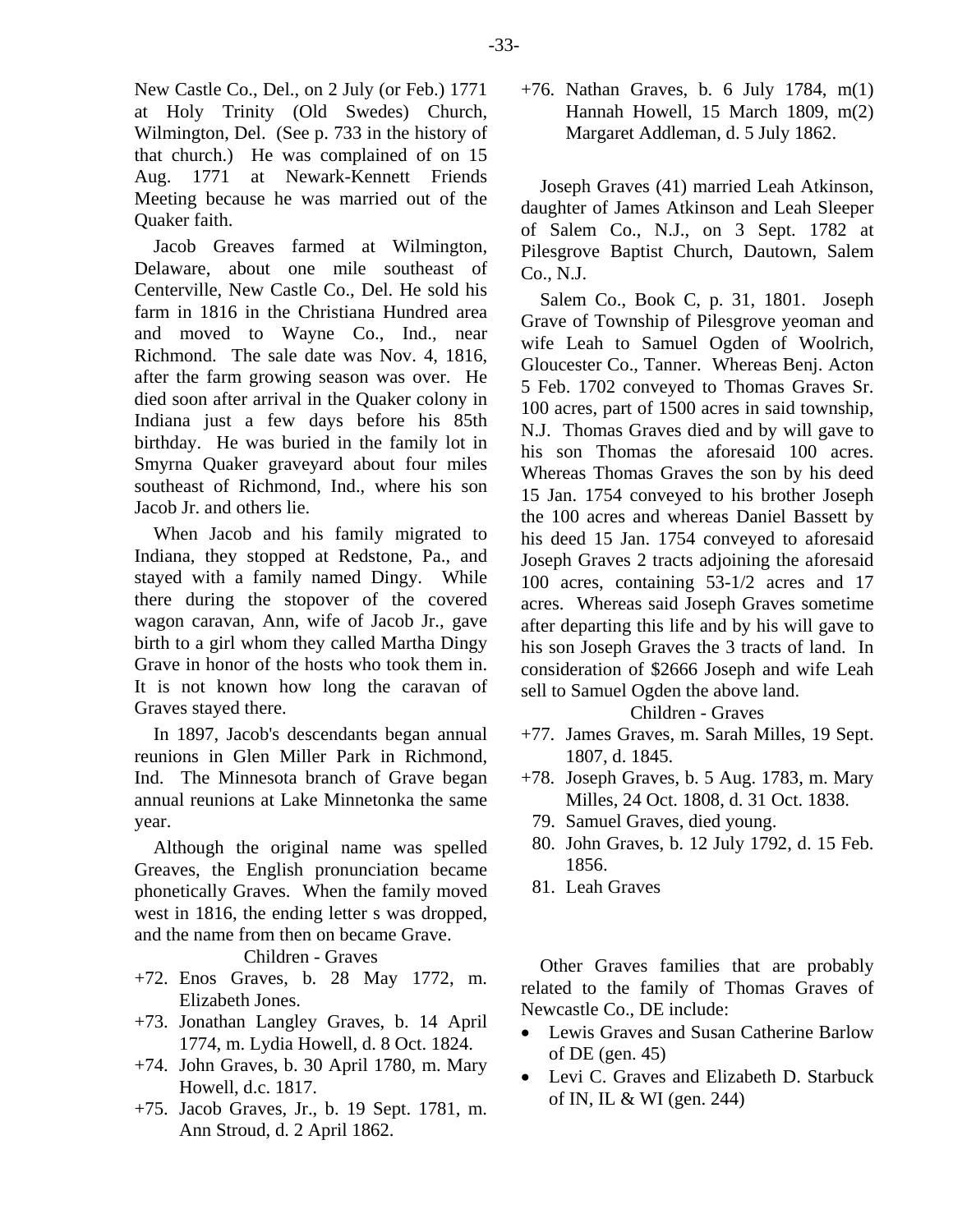- Jesse Graves and Elizabeth Lloyd of PA, Quakers (gen. 167)
- John Graves and Sarah ------ of VA & OH (gen. 160)
- Anna R. Graves and Sylvester Ratcliff of OH (gen. 797)

Families that may be connected include:

- Jonas Graves and Mary Bethel of Vinton Co., OH (gen. 798)
- Martha Graves and Isaac Cox of NJ (gen. 138)
- Margaret Graves and William Morton of Ireland  $& PA$  (gen. 367)
- Mary Graves and Anderson R. Hunter of Ross Co. & Stark Co., OH (gen. 650)
- Sarah J. Graves and Abner P. Talley of New Castle Co., DE (\*701)
- Rachel Graves and Joseph Wyatt of Ross Co. & Jackson Co., OH (780)

Summaries of these families follow.

## DESCENDANTS OF LEWIS GRAVES AND SUSAN CATHERINE BARLOW OF DELAWARE

#### GENERATION 1

Lewis Graves (1) married Susan Catherine Barlow. Based on their living in Delaware and some of the names, it seems possible that this Graves family is descended from the Quaker family of Thomas Graves of New Castle Co., Delaware (gen. 85).

Children - Graves

- +2. William Edward Graves, m. Frances Green.
	- 3. Lewis Barlow Graves, m. Jessie ------. No children. Lived in Townsend, DE.

## GENERATION 2

William Edward Graves (2) married Frances Green. They moved from Townsend, New Castle Co., DE, to Lewes, Sussex Co., DE, in the early 1900's.

Children - Graves

- +4. Lewis B. Graves, m. Marion Coverdale.
- +5. Milton T. Graves, m. Elsie ------.
- +6. Edward J. Graves, m. Esther Sheppard.
- +7. Frances Graves, m(1) Charles Futcher, m(2) Edwin Custis.
- +8. Henry G. Graves, m. Frances Ennis.
- +9. Mahlon Graves, m. Frances Bowen.
- +10. Virginia Graves, m. Chester T. Dickerson.
- +11. Pauline Graves, m. G. Rowland Carey.
	- 12. Preston G. Graves, m. Olive ------. Lived in Lewes, DE. Both died by 1986. No children.

## DESCENDANTS OF LEVI C. GRAVES AND ELIZABETH D. STARBUCK OF PA AND IN

## GENERATION 1

Levi C. Graves (1) was born 19 Oct. 1848 (where?), and died in 1920 in Kenosha, WI. He married Elizabeth D. Starbuck on 5 Feb. 1979. She was born 12 March 1854 and died much earlier than Levi. Levi lived in Chicago in the 1890's, moved to Kenosha, WI about 1900, and remained there until his death.

The Graves and Starbuck families lived in Indiana, and they were originally Quakers.

Russell Strawbridge of Rensellaer, IN, a second cousin of Thomas V. Graves, wrote that there might be a connection between Levi Graves and Stephen B. Graves. Stephen B. Graves married Mary Strawbridge on 5 Nov. 1835. She was born 2 Sept. 1816 in Hopewell Twp., PA. Their children, all born in Indiana, were: Joseph S., b. 14 Sept. 1836; Davis, b. 9 Sept. 1838, lived in Crawfordsville, IN; Albert, b. 21 Aug. 1940, m. Rhoda Griest; Emma, b. 14 Sept. 1843; Elizabeth Jane, b. Oct. 1844, lived in Crawfordsville, IN; William E., b. 26 April 1847; Benjamin C., b. 3 May 1849.

## Children - Graves

- +2. Thomas Venard Graves, b. 3 Dec. 1879, m. Agnes McDermott.
	- 3. Cora Edith Graves, b. 1 Jan. 1983.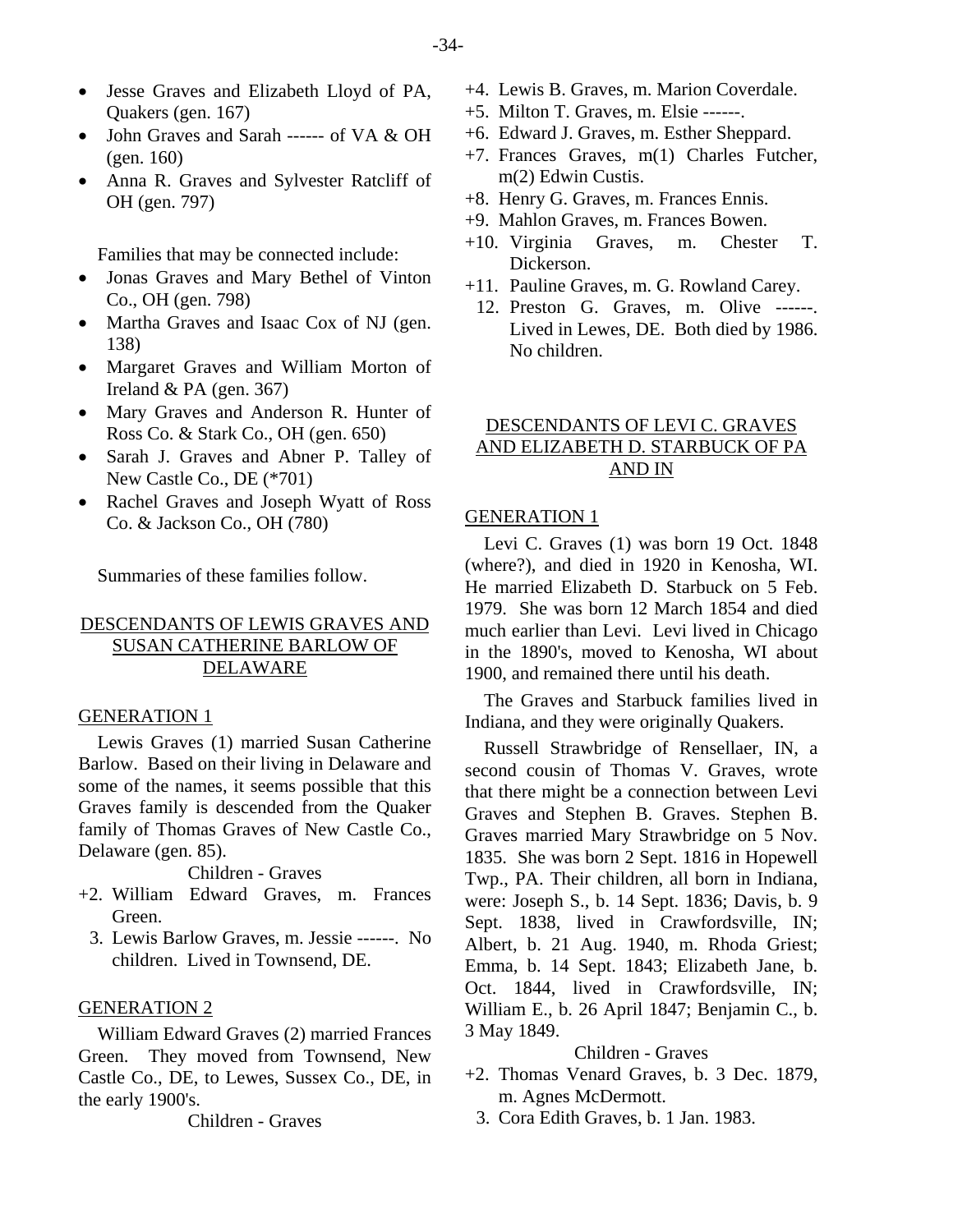Thomas Venard Graves (2) was born 3 Dec. 1879 (where?). He married Agnes McDermott in Chicago, IL. She was from County Mayo, Ireland.

Children - Graves

- +4. Thomas Venard Graves, b. 23 Aug. 1914, m. Jane Bonner, 25 Oct. 1950.
- +5. Mary Graves, m. Robert Conover.

## DESCENDANTS OF JESSE GRAVES AND ELIZABETH LLOYD OF PA, QUAKERS

#### GENERATION 1

Jesse Graves (1) was probably born about 1740, and died in 1807 in Uniontown, Fayette Co., PA. He married Elizabeth (probably Lloyd) on 16 Oct. 1761 at Marion Monthly Meeting, Philadelphia Co.,  $PA<sup>5</sup>$  $PA<sup>5</sup>$  $PA<sup>5</sup>$ . She died in 1812 in Uniontown, PA.

Children - Graves

- +2. Tacy Graves, b. 26 Jan. 1772, m. John Cheyney, 3 Feb. 1793, d. 10 Jan. 1840.
- +3. Hannah Graves, b.c. 1774, m. Jacob Medheart.
- +4. Enos Graves, b.c. 1778, m. Betty ------.

#### GENERATION 2

Tacy Graves (2) was born 26 (or 28) Jan. 1772 in Chadd's Ford, Chester Co., PA, and died 10 Jan. 1840 in Wayne Co., OH. She married John Cheyney on 3 Feb. 1793. He was born 21 June 1766 in Chester Co., PA, died 28 Dec. 1828, and was buried in Apple Creek Cem., Union Twp., Wayne Co., OH.

Children - Cheyney

+5. Mary Cheyney, m. ------ Phillips.

Hannah Graves (or Grave) (3) was born about 1774. She married Jacob Medheart (or Medtart or Medert). He died in June 1822 in Greene Co., PA.

6. Elizabeth Medheart, b.c. 1794 (?).

Children - Medheart

Enos Grave (or Graves) (4) was born about 1778. (It is not certain that he was a son of Jesse Graves.) He married Betty ------ about 1798. According to William Wade Hinshaw, Encyclopedia of American Quaker Genealogy, vol. 4, p. 89, the family arrived in Westland Monthly Meeting in western PA in 1796, and went to Whitewater Monthly Meeting in IN in 1816.

It seems unlikely that Enos was a son of Jesse. According to other information, Enos was a son of Jacob Graves and Rebecca Langley, descended from Thomas Graves of New Castle Co., DE (gen. 85) as follows: Thomas<sup>1</sup>, Samuel<sup>2</sup>, Jonathan<sup>3</sup>, Jacob<sup>4</sup>, Enos<sup>5</sup>. It is possible that Jesse was a brother of cousin of Jacob.

## Children - Grave

- 7. Jesse Grave, b. 29 July 1799.
- 8. Sarah Grave, b. 6 Sept. 1801.
- 9. David Grave, b. 11 Aug. 1803.
- 10. Jonathan Grave, b. 22 May 1806, d. 13 June 1808 (Redstone, PA).
- 11. Susanna Grave, b. 22 Nov. 1808.
- 12. Rebecca Grave, b. 30 April 1811.
- 13. Kersey Grave, b. 20 Nov. 1813.
- 14. Enos Grave, b. 15 Aug. 1816.

## DESCENDANTS OF JOHN GRAVES AND SARAH ------ OF VA AND OHIO

#### GENERATION 1

John Graves (1) married Sarah ------. Mrs. Ethel Ratcliff believes she was probably Sarah Moab, since that name was carried on through middle names for about three generations. John died in 1816 in Pike Co., Ohio. They lived in Harrison Twp., Ross Co., Ohio. Although descendants thought they had eight children, estate records mentioned below indicate there were probably ten, although the names of the other two are not known. Maybe there were two who died young.

<span id="page-10-0"></span><sup>&</sup>lt;sup>5</sup> Merion is now in Montgomery Co., PA, split off from Philadelphia Co. in 1784.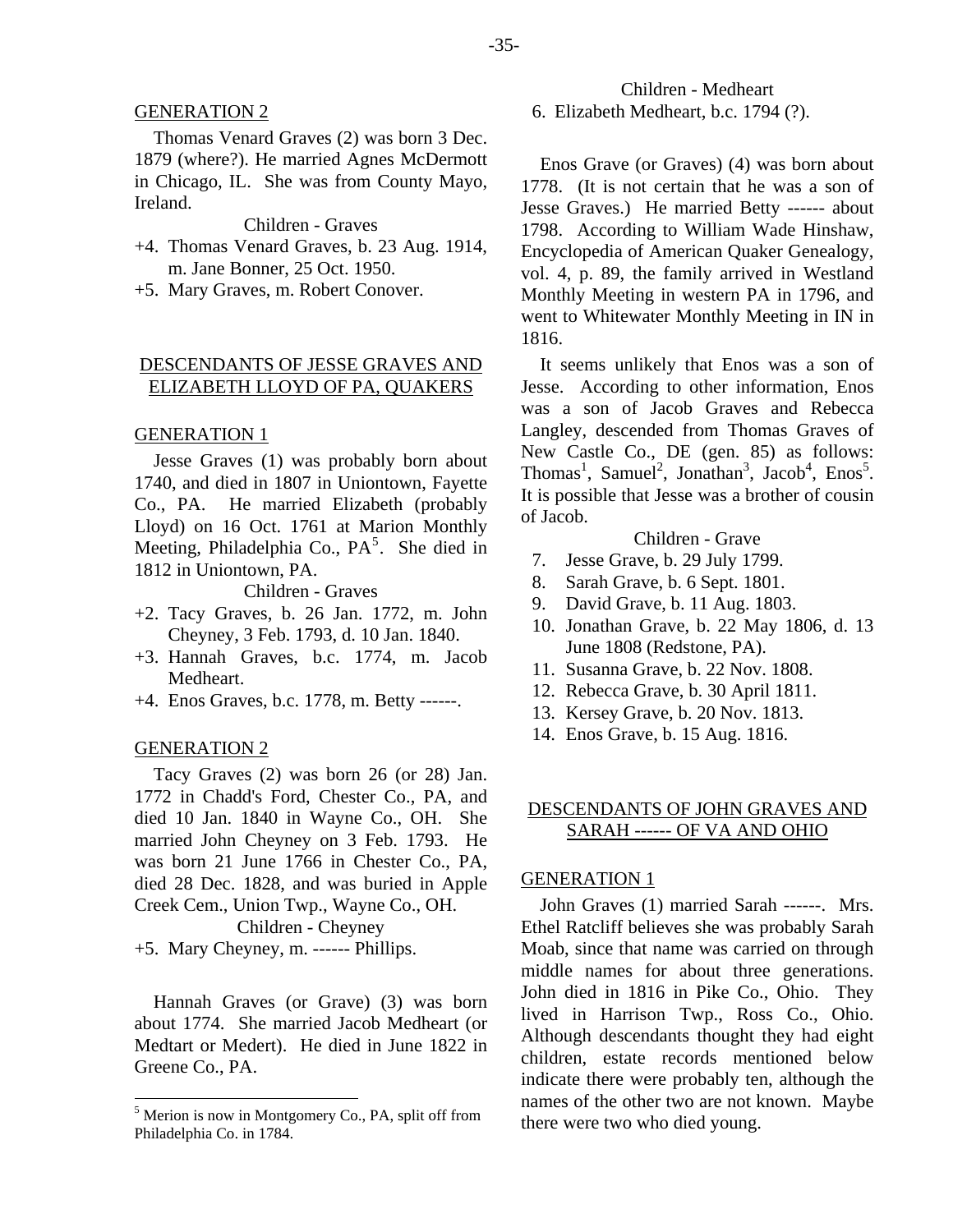Estate settlement papers dated 1816, Pike Co., Ohio, show that his estate was divided among his widow (2/3) and 10 heirs (the other third). No names were given in the estate papers, except for George Graves, as administrator of the estate. From Pike Co. records we find the names of sons Lewis, George, John D., and Zachariah.

There is an unconfirmed story that John was a wealthy landowner in Culpeper Co., Va. However, no records have been found to substantiate this.

It is interesting to note that there was a William Graves, born 2 Aug. 1756, who lived in Lexington, Ky., where all his children were born. He was descended from Capt. Thomas Graves of VA as follows: (1) Thomas, (2) John, (3) Ralph, (4) Ralph, (5) Ralph, (6) Richard, (7) William. The children of William were Josiah Graves, b. 1778, m. Sarah Lynn; John Graves; George Graves, b.c. 1782, lived in Portsmouth, Scioto Co., OH; Eleanor Graves, m. Nelson Rush (of OH); Mary Graves, m. Tillman Lewis. This George would fit as the George who is listed as a son of John Graves in the following genealogy. Is it possible that there were two people about the same age living in Scioto Co. at the same time, or that William Graves (b. 1756) died young and his brother John raised George, or that John was the one who lived in Lexington, Ky., and the information about William is wrong?

There also may be a connection of this family with the family of Willis Graves and Jane Carruthers of Culpeper Co., Va. and Ross Co., Ohio.

It definitely appears that not all the children listed below are siblings. Alexander and perhaps Lewis appear to be possibly descended from the Quaker family of Thomas Graves, but the others may be descended from Capt. Thomas Graves of VA.

## Children - Graves

+2. Alexander Moab Graves, b. 21 May 1773, m. Rebecca Comer, 28 Nov. 1803, d. 26 Jan. 1852.

- +3. Lewis Graves, b.c. 1777, m. Sarah Hanson, Aug. 1804, d. 30 April 1848.
- +4. George W. Graves, b. 11 May 1781, m. Aramiah Moor, 17 April 1803, m(2) Sarah Hunt, 27 March 1834, d. 7 Feb. 1839.
- 5. John D. Graves
- +6. Zachariah Graves, b.c. 1783, m. Tabitha ------.
	- 7. Nellie (or Eleanor?) Graves, m. William Rush, 24 Jan. 1804. According to Mrs. Ethel Ratcliff, this family lived in Eagle Twp., Vinton Co., Ohio. She heard her father speak of them. There is still a Rush Hollow in the area, and a more recent generation had a daughter also named Nellie.
- 8. Catherine Graves
- +9. William Graves, m. Lydia Dugan, 18 March 1806, d.c. 1812.

## GENERATION 2

Alexander ("Alex") Moab Graves (2) was born 21 May 1773 in N.C. (according to age at death of 78 years, 8 mo., 5 days), died 26 Jan. 1852, and was buried in Union Cem., Eagle Twp., Vinton Co., Ohio. He married Rebecca Comer on 28 Nov. 1803 (filed in 1804). She was born 29 Dec. 1782 in N.C. (according to age at death of 75 years, 8 mo., 12 days), died 9 Sept. 1858, and was also buried in Union Cem. This information is from tombstone inscriptions. According to Mrs. Ethel Brown Ratcliff, Alex moved to Ohio from N.C. with his father in 1803. Alex's father John settled in Harrison Twp., Ross Co., Ohio, as did John Comber (Comer). Alex's marriage to Rebecca was one of the first Ohio marriages. Union Cem., where they were both buried, is in Eagle Twp., Vinton Co. However, when they first went to Ohio, that area was Hocking Co. It was later given to Ross Co., and eventually in 1850 to Vinton when that small county was formed.

## Children - Graves

- +10. Jesse Graves, b. 4 May 1806, m. Ruth Ratcliff, 19 Jan. 1830, d. 26 Dec. 1875.
- +11. Nancy Graves, b. 31 Oct. 1809, m. Miles Ratcliff, 26 Nov. 1827, d. 13 July 1851.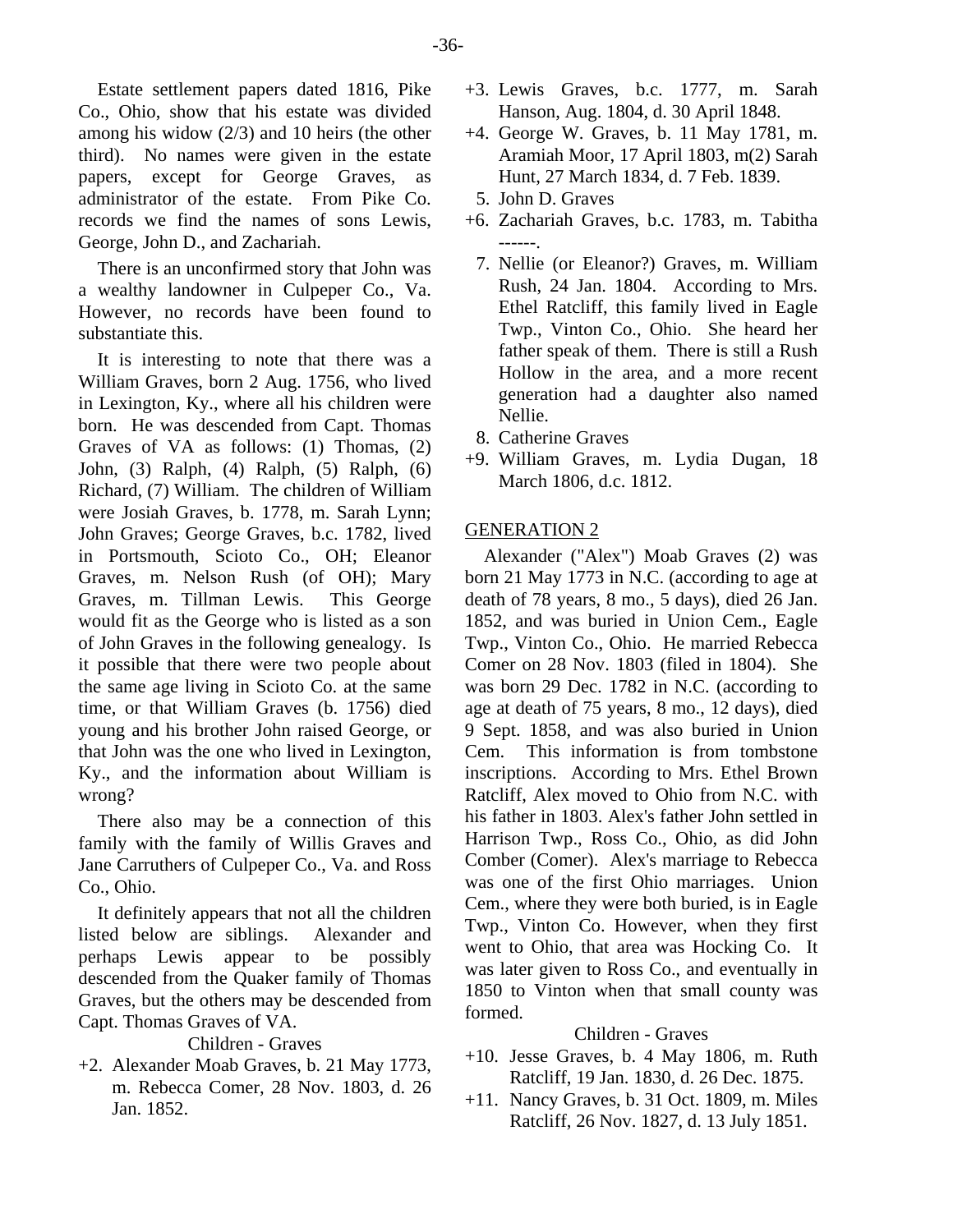Lewis Graves (3) was born about 1777 in Maryland, and died 30 April 1848 in Ross Co., Ohio. He was reared in Redstone, Pa., according to an obituary. He moved to Ohio in 1796, and fought in the War of 1812. He married Sarah Hanson, daughter of Samuel Hanson and Mary Trimble in Aug. 1804 in Ross Co., Ohio. She was born 17 Nov. 1780 in Ky., and died 2 April 1874 in Ross Co., Ohio.

Sarah's father, Samuel Hanson, was born in Md., and moved to Ky. as a young man. On a trip to Va. he met Mary Trimble and married her. They lived in Ky. where all 7 of their children were born, including Sarah, the last. Sam later remarried Rebecca Waterman after Mary's death in the 1780's in Ky., and he and Rebecca had 10 children, one of whom was Eliza (10 Feb. 1810 - 16 Sept. 1895) who married Miles Ratcliff (husband of Lewis Graves' niece Nancy).

Lewis and Sarah had 9 children. In the 1850 census, Sarah was shown in Concord Twp., Ross Co., Ohio, age 68, born Md., with Laurence Graves, 45, b. Md., Mary Graves, 38, and Caroline Graves, 8. Laurence is apparently her son, Mary may be his wife, and Caroline is probably her granddaughter. Sarah was listed in the 1860 census of Harrison Twp., Ross Co., Ohio, living with her son Wesley. According to Miss Agnes M. Ault, a handwritten (and typed) copy of Lewis Graves' will, dated May 1842, is in the Ross Co. book. The will is dated 6 years before his death, and Rebecca is not listed since she died in 1838; nor is Martha listed, so presumably she died prior to May 1842. Four sons are listed: James, Samuel, Nelson, and Wesley; and three daughters: Heziah, Polly, and Mariah. Son James may have already received part of his inheritance (or have been a "black sheep"), since his inheritance was the least of the six surviving children. Son Nelson received 120 acres of bounty land originally issued to Sarah (his mother) in Missouri. Sarah "assigned" this land to son Nelson, whether as a gift or sold to

him is unknown. Nelson Graves was owner as of 1 Dec. 1859 per official document.

There is some uncertainty as to whether this Lewis Graves is the one who was the son of John and Sarah. In addition to supposedly being born in Md., and raised in Pa. (not part of the tradition for the other descendants, but typical of the Quaker Graves family), he lived in Ross Co. It is possible that he was part of the Quaker family descended from Thomas Graves of Newcastle Co., Del., many of whom lived in Ross Co., Ohio.

Children - Graves

- 12. James Graves, m. Polly Madden, 23 June 1823, d. 15 Jan. 1874. According to one report, he married Nancy McCartey. Based on his marriage date, he may have been the oldest child. He is probably the Laurence, b.c. 1805, with wife Mary, referred to above.
- 13. Rebecca Graves, b. 1807, never married, d. 14 Nov. 1838.
- +14. Samuel Graves, b.c. 1809, m. Phebe Van Grundy, 12 or 13 March 1853, d. 25 Oct. 1875.
- +15. Wesley Graves, b. 9 Aug. 1819, m. Martha McKinley, 12 Jan. 1853, d. 4 June 1894.
- +16. Nelson Graves, b. 19 Aug. 1822, m. Miranda Peecher, 16 Oct. 1849, d. 19 Nov. 1900.
	- 17. Martha Graves, b. 28 Jan. 1823, never married.
- 18. Keziah (or Heziah) Graves, m. Jonathan Barclay.
- 19. Polly (Mary?) Graves
- +20. Mariah Graves, b. 1827, m. Abraham J. Ross, 5 Jan. 1845.

George W. Graves (4) was born 11 May 1781, possibly in Va., and died 7 Feb. 1839 in Scioto Co., Ohio. His will was probated 16 Feb. 1839. He first married Aramiah ("Ary") Moor, daughter of Joseph and Susan Moor, on 17 April 1803. She was born in 1786 and died 15 July 1833. He secondly married Sarah ("Sally") Hunt on 27 March 1834. She died 2 Jan. 1874. George was on the Washington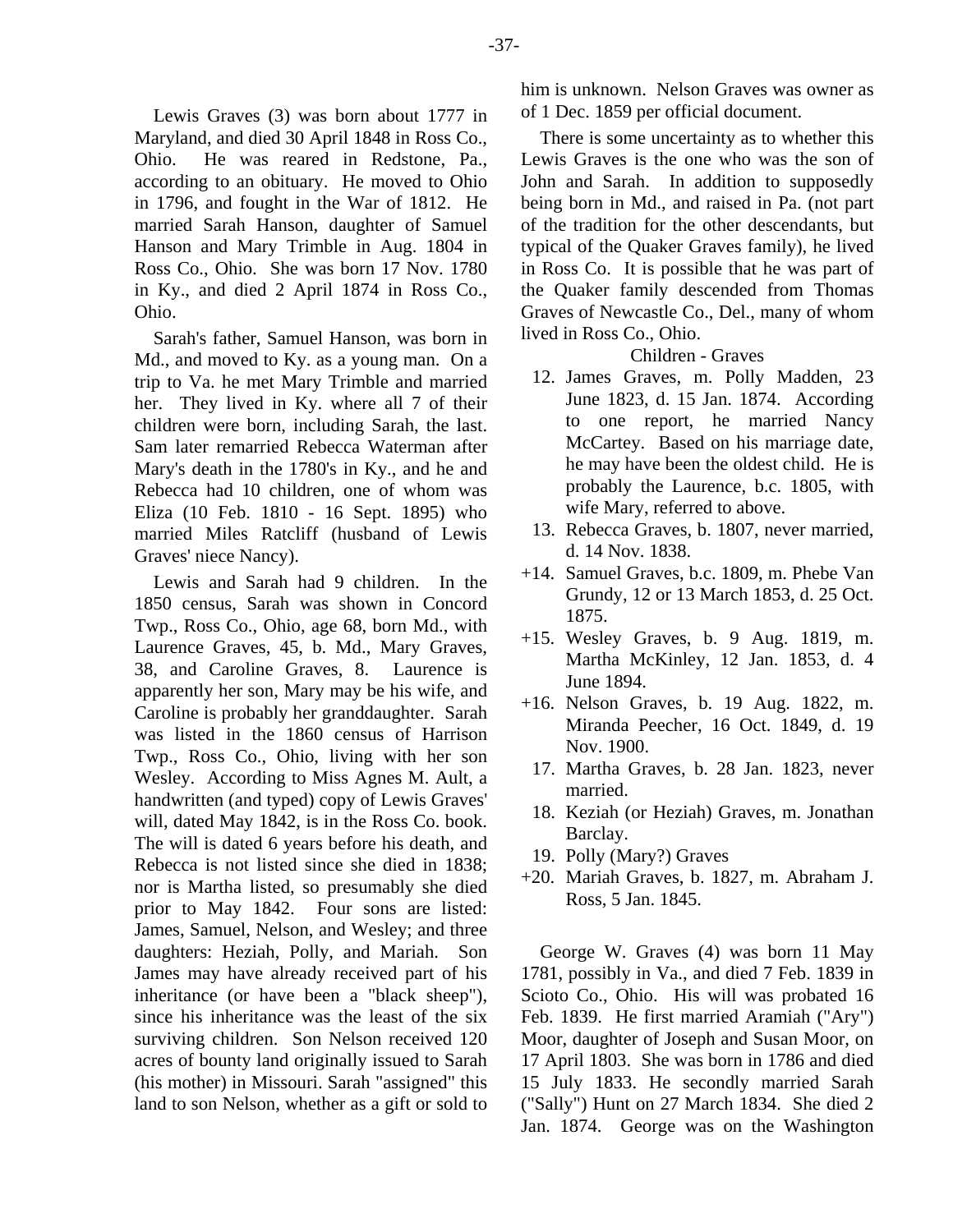-38-

Twp., Scioto Co., Ohio tax list for 1810 and 1820.

Children - Graves, by Aramiah Moor

- 21. Susannah (or Susanna) Graves, b. 2 Feb. 1804, m. Isaac Stanley (or Stanly), 1 Jan. 1826, d. 29 March 1834.
- +22. Ary (or Arey) Graves, b. 29 Jan. 1806, m. Archibald Lawrence, 15 Sept. 1829, d. 27 Feb. 1865.
	- 23. Eleanor Graves, b. 15 Sept. 1808, m. John Adam Shafer (or Shoper or Shaver), 1 (or 18) Oct. 1829.
	- 24. John N. Graves, b. 4 Nov. 1810, m. Mary Rankin, 22 March (or 8 May) 1833.
	- 25. Harriet (or Hannah) Graves, b. 26 Feb. 1813, m. Mitchel Garetson (or Garrison), 12 April 1832, d. 31 Dec. 1834.
	- 26. Lavina (or Loviena or Levina) Graves, b. 28 June 1815, m. John W. Tool (or Pool), 24 (or 22) June 1833.
	- 27. George Graves, b. before 1820, m(1) Sally Hunt, 27 March 1834, m(2) Sarah Shelpman, 30 Jan. 1840.
	- 28. Allen Graves, b. 12 Jan. 1818, d. 10 July 1818.
- +29. William A. Graves, b. 3 March 1820, m(1) Scinthian Newland, 1 Nov. 1839, m(2) Letticia Van Meter, 15 Oct. 1855, m(3) Elizabeth Wyckoff, 17 March 1861, d. 1 April 1870.
	- 30. Amelia Graves, b. 10 April 1822, d. 10 Oct. 1822.
- 31. Mary Graves, b. 12 Nov. 1824.
- 32. Sarah Graves, b. 23 Dec. 1826, m. George Brock, 29 Dec. 1829 (not possible if birth date is correct).
- 33. Caroline Graves, b. 30 April 1831.

Zachariah Graves (6) was born about 1783 in Parkersburg, Va. (later W.Va.), and lived in Hamilton Co., Ohio. He is said to have been a son of John Graves who had other sons, among whom were John and George. John, the brother of Zachariah, was supposed to have lived many years near Lexington, Ky.

The deed records for Zachariah Graves in Hamilton Co. are as follows. His first deed was dated 10 Nov. 1818, and his last is dated 7 June 1830. Neither shows where he lived before or after Hamilton Co. His last deed gives his wife's name as Tabitha. He lived in Delhi Twp., Hamilton Co., Ohio.

Land records show that land was laid out for Zachariah Graves next to that of George Graves and Lewis Graves in about 1816 in Pike Co., Ohio.

A Zachariah Graves settled in Carryall Twp., Paulding Co., Ohio in 1828.

In addition to the children listed below, there may have been another son, William S. Graves, born about 1820 or so, died before 1850. Memory of an aunt of William O'Brien has a g-g-grandfather Graves marrying Elizabeth Wilson. There is a marriage record in Paulding Co., Ohio for Elizabeth Wilson and William S. Graves (spelled Groves on the record) on 27 July 1843, before J.S. Snook, Justice of the Peace. This g-g-grandfather supposedly died within a few years after marriage. In the 1850 census for Paulding Co., Ohio, living close to the family of Zachariah Graves and his wife Adaline, was Elizabeth Graves, 26, born N.Y.; Josiah W. Graves, 6, Ohio; Tobitha A. Graves, 4, Ohio; Roxceria Graves (presumably Roxanna), 2, Ohio. Mr. O'Brien's descent is from Roxanna Graves, born 19 Dec. 1847, Ohio, died 26 Dec. 1925, buried in Riverside Cem., Hastings, Mich. She was married to Roscoe Bethuel Greenfield on 24 May 1864 in Paulding, Ohio, by E.G. Longsworth, Minister of the M.E. Church.

## Children - Graves

- +34. James Dugan Graves, b.c. 1813, m. Eliza Jane Carvin, 31 Aug. 1837, d. Oct. 1882.
- 35. John Graves
- +36. Zachariah Graves, b.c. 1827, m. Adaline ------.
	- 37. Sarah Graves
	- 38. Nancy Graves
	- 39. Ann Graves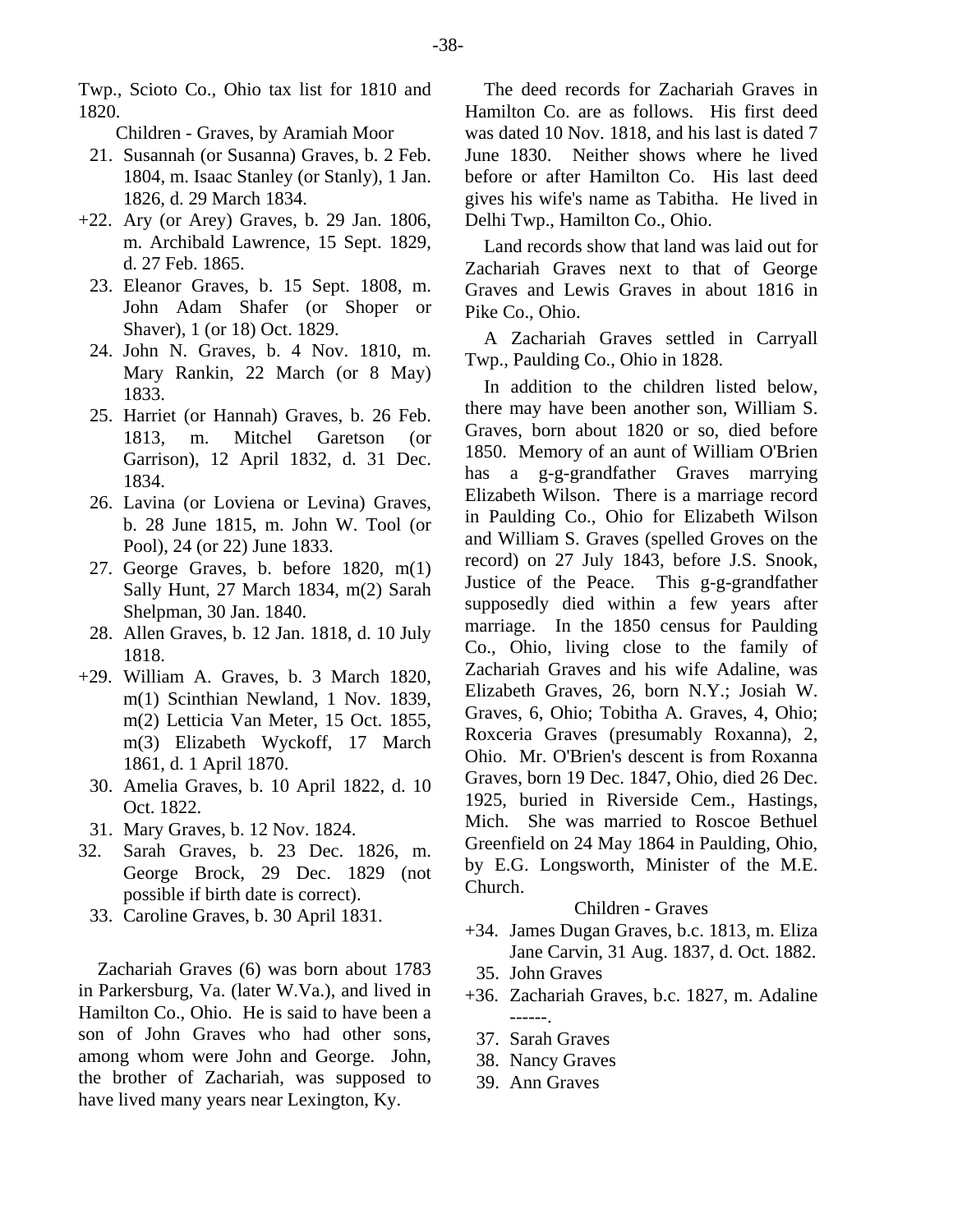William Graves (9) married Lydia Dugan on 18 March 1806 in Portsmouth, Scioto Co., Ohio. He died about 1812. Some proof of his parentage is still needed. Lydia secondly married Aaron Goodwin in June 1816. They lived in Delhi Twp., just southwest of Cincinnati, from the time of their marriage until 1835, when they moved to Indiana.

William and Lydia may have had another son. A boy 10-15 years of age was living with Aaron and Lydia in the 1820 census, and the 1830 census showed a male, 15-20. The child may have been a younger brother, or possibly Lydia's son by William Graves.

#### Children - Graves

+40. Thomas Graves, b. 1 Dec. 1806, m. Mary A. Mixer, 27 Nov. 1834, d. 7 Aug. 1898.

## DESCENDANTS OF ANNA R. GRAVES AND SYLVESTER RATCLIFF OF OH

#### GENERATION 1

Anna R. Graves (1) was born 11 March 1837, died 23 July 1880, and was buried in Union Cemetery. She married Sylvester Ratcliff, son of Ezekiel Ratcliff and Dorothy Hammer, on 14 Jan. 1864 as his second wife. He was born 11 Feb. 1837, died 2 March 1911, and was buried at Union Cem. He was a Civil War veteran.

Children - Ratcliff

- 2. John R. Ratcliff, b.c. 1865.
- +3. Simon Ratcliff, b.c. 1866, m. Stella F. Hutt, 28 July 1889, d. 25 May 1900.
- +4. Amy Ratcliff, b. 25 Dec. 1867, m. Samuel M. Peck, d. 1954.
- +5. Herbert Ratcliff, b. 1886, m. Dessie Smith.
	- 6. Alma L. Ratcliff, b. 9 March 1870 (Eagle Twp.).
	- 7. Emma (or Emza ?) Ann Ratcliff, b. 2 June 1872, m. ------ Beals.
	- 8. Eliza Luella Ratcliff, b. 4 Jan. 1875, d. 13 Jan. 1899. Buried at Union Cem.

 9. Minnie A. Ratcliff, b. 5 April 1877, d. 5 May 1904. Buried at Union Cem.

#### GENERATION 2

Simon Ratcliff (3) was born about 1866, and was killed by lightning on 25 May 1900 in Hardin Co., Ohio. He married Stella F. Hutt on 28 July 1889.

Children - Ratcliff

- 10. Cliff Ratcliff
- 11. Ted Ratcliff
- 12. Everett Ratcliff

Amy Ratcliff (4) was born 25 Dec. 1867 in Eagle Twp., and died in 1954. She married Samuel M. Peck. He was born in 1853 and died in 1913.

Children - Peck

- 13. Simon Peck
- 14. Flossie Peck, m. ------ Barney.
- 15. Clyde Peck
- 16. Zella Peck, m. ------ Stuart.
- 17. James Peck
- 18. Mildred Peck, m. ------ Poling.

Herbert Ratcliff (5) was born in 1886. He married Dessie Smith. She was born in 1885.

Children - Ratcliff

- 19. Clarence Ratcliff
- 20. Neal Ratcliff
- 21. Paul Ratcliff
- 22. Wayne Ratcliff
- 23. Fern Ratcliff
- 24. Olah Verne Ratcliff, b. 1915, d. 1916. Buried Bell Cem.

## DESCENDANTS OF JONAS GRAVES AND MARY BETHEL OF VINTON CO., OH

Ms. Angelia Z. Beish, 612 Cedar St., Chillicothe, OH 45601-1417 (zanetteb @bright.net) is the source of all information in this genealogy. She would like to know the ancestry of Jonas Graves and how he is connected to the other families.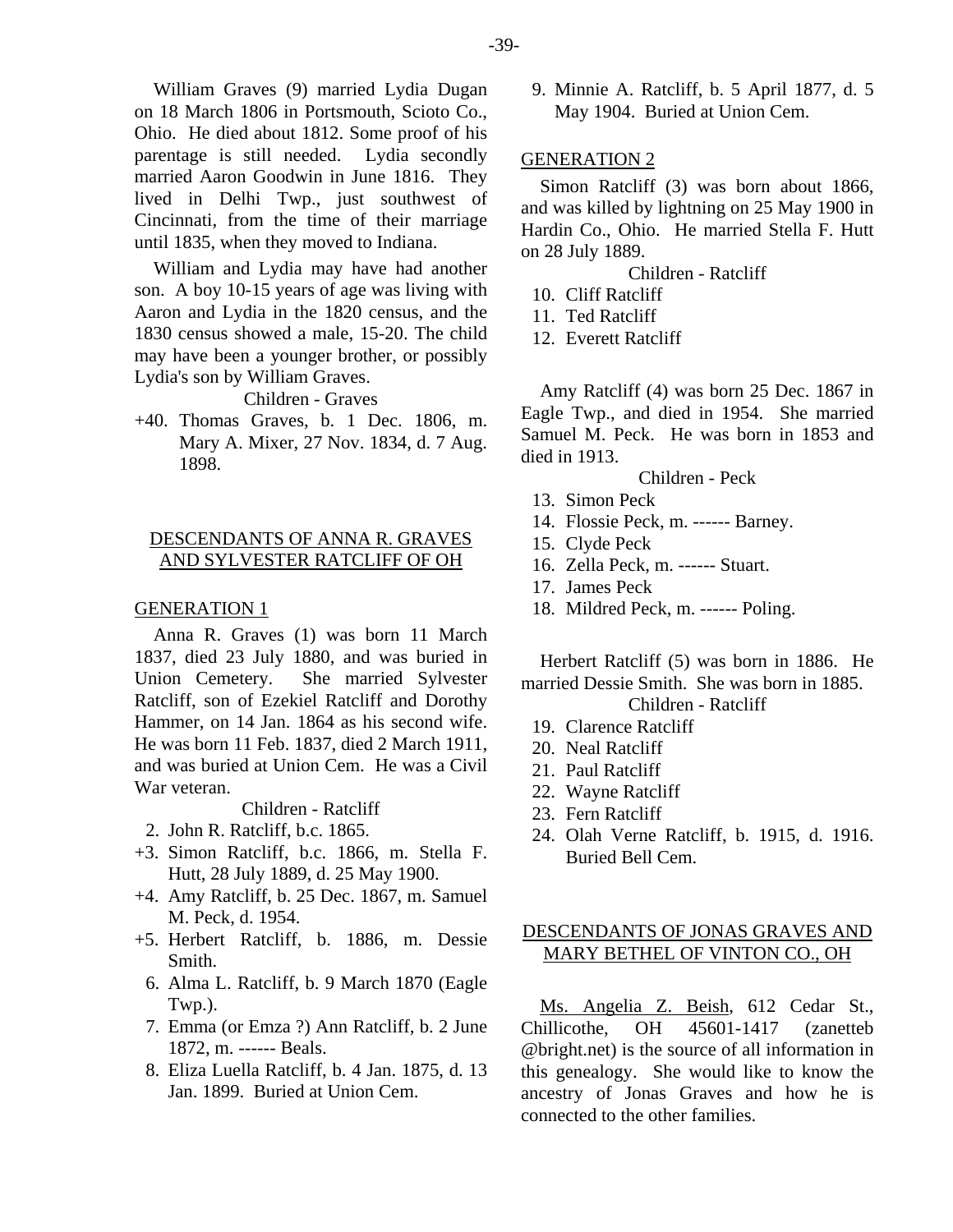Jonas Graves (1) married Mary Bethel. They lived in Vinton Co., OH.

Children - Graves

- +2. Jonas L. Graves, b. 1868, m. Eva L. ------,d. 1946.
- +3. Earl Thomas Graves, b. 6 June 1889, m. Zelda Mae Lough, 18 March 1911, d. 16 Nov. 1970.

#### GENERATION 2

Jonas L. Graves (2) was born in 1868, died in 1946, and was buried in Boblett Cem., Vinton Co., OH. He married Eva L. ------. Jonas finished raising Earl Thomas Graves due to Earl's parents dying. It is thought that Jonas was Earl's brother, but he might have been his uncle.

Children - Graves

- 4. Dale Graves
- 5. Blanche Graves
- 6. daughter
- 7. Chancey Graves, b. 18 Feb. 1901, d. March 1987.
- +8. Edward E. Graves, b. 19 March 1905, m. Gladys M. ------, d. 8 Oct. 1993.

Earl Thomas Graves (3) was born 6 June 1889 in Vinton Co., OH, died 16 Nov. 1970, and was buried in Boblett Cem., Vinton Co., OH. He married Zelda Mae Lough, daughter of Moses Lough and Sally Riddle, on 18 March 1911. Earl worked for the B&O Railroad, then for the State of Ohio highway dept., and then returned to the B&O from which he retired.

## Children - Graves

- 9. Lorena Myrtle Graves, b. 30 June 1912 (Vinton Co., OH), m. James Search, d. Kingston, Ross Co., OH. 8 children.
- +10. Fred Clarence Graves, b. 4 Nov. 1913, m. Nineva ------, d. June 1973.
- +11. Floyd Gilbert Graves, b. 5 Jan. 1915, m. Loretta Joyce Stout, 26 May 1945, d. April 1964.
- 12. Edith Myrtle Graves, b. 7 July 1916, m. ------ Green.
- +13. Ruth Eileen Graves, b. 19 Dec. 1918, m. Lee Mango, 5 March 1947.
- 14. Carmen Iris Graves, b. 19 April 1920 (Vinton Co., OH), d. 24 Sept. 1921 (Vinton Co., OH).
- +15. Homer Forest Graves, b. 23 Jan. 1922, m. Mabel Whisman, d. 12 Sept. 1977.
- +16. Phyllis Jean Graves, b. 6 Sept. 1924, m. George C. Hopkins, d. 1 Aug. 1998.
	- 17. Norma Genevieve Graves, b. 20 Feb. 1927, d. 1927. Bur. Boblett Cem., Vinton Co., OH.
	- 18. Everett Edward Graves, b. 21 Aug. 1928 (Vinton Co., OH), d. 19 March 1930 (Vinton Co., OH).
- +19. Ival Marie Graves, b. 20 March 1931, m. James Emmett Waldron, 11 Nov. 1952.
	- 20. Virgil Edmund Graves, b. 6 Oct. 1933.
	- 21. Shirley Kathleen Graves, b. 5 Jan. 1936, m. ------ Shepherd.

#### DESCENDANTS OF MARTHA GRAVES AND ISAAC COX OF NEW JERSEY

#### GENERATION 1

Martha Graves (1) lived in New Jersey in the 1680's. She married Isaac Cox. She apparently secondly married Mr. Bentley (?). Children - Cox

+2. Elizabeth Cox, m. David Sutton, c. 1720.

#### GENERATION 2

Elizabeth Cox (2) married Rev. David Sutton about 1720. He was born 31 July 1703 and died Dec. 1775. All their children were born in Morris Co., N.J.

## Children - Sutton

+3. Elizabeth Sutton, b. 10 Oct. 1724, m. Jacob Cosart, Jr., 1742-3, d. 21 Jan. 1812.

## DESCENDANTS OF MARGARET GRAVES AND WILLIAM MORTON OF IRELAND & PA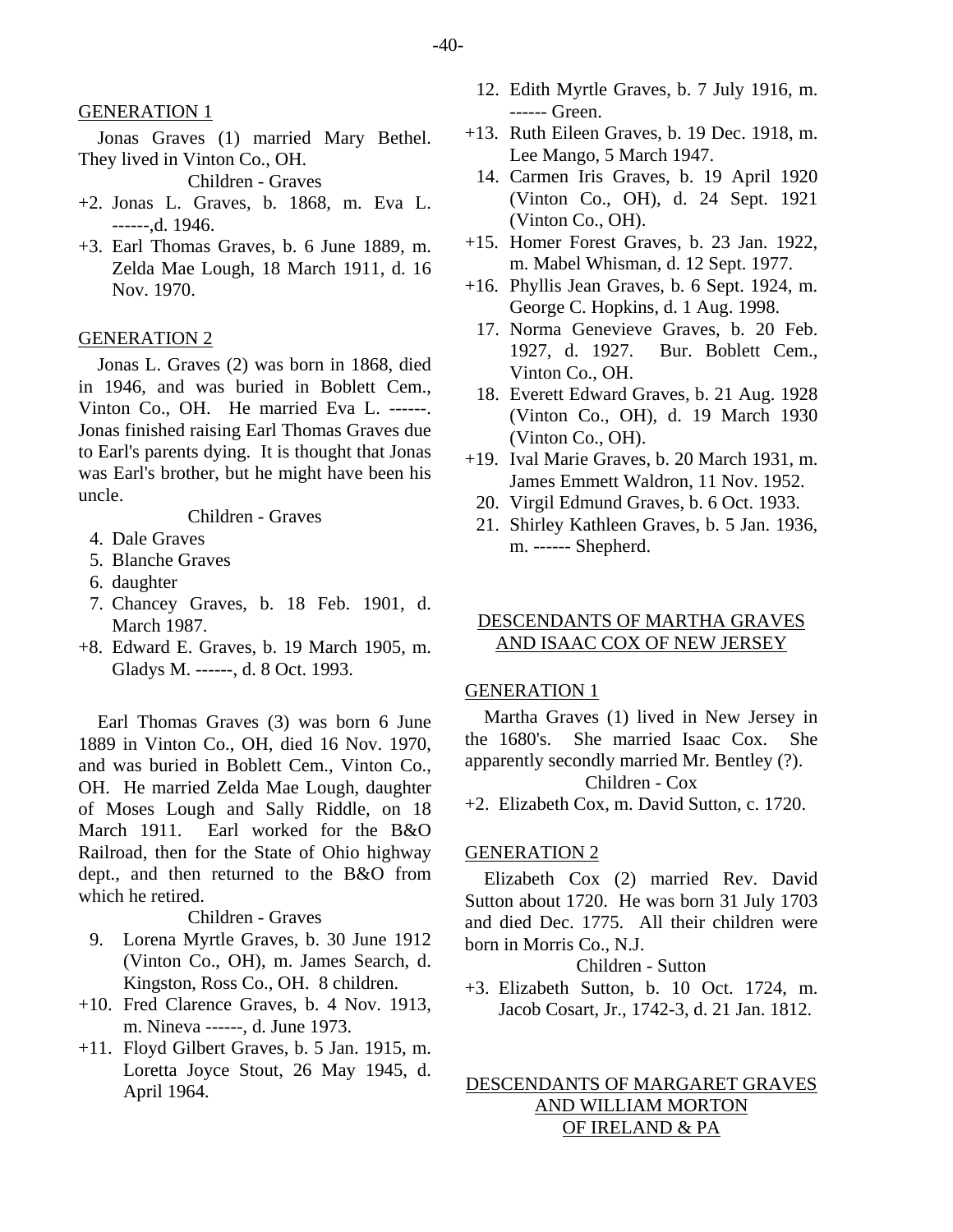Margaret ("Peggy") Graves (or Greaves) (1) was probably born in Ireland. She was referred to in early family records as Peggy. She married William Morton in 1769. The marriage record is found in the Index of the Marriage License Bonds of Kilmore and Ardagh in Northern Ireland. The baptism records of eight of their children are found in the parish records of Kinawley Parish, near Inneskillen, Formanagh Co., Northern Ireland.

The family moved to America, arriving at New Castle, Delaware, on 25 July 1789, on the ship "St. James", Capt. Mark Collins, master. They had sailed from Belfast, and the voyage took 8 weeks and 5 days. Soon after their arrival in America, they settled in Lawrence Co., PA, in a section which later became part of North Sewickley Twp., Beaver Co., PA.

William Morton died about 1 Sept. 1810 (the date his will was filed in Beaver Co.). At the time his will was proved, his wife, Margaret, was still living. The date of her death has not been found. Some descendants say that William Morton and his wife were buried in the churchyard close to the Slippery Rock Presbyterian Church, Elwood City, Lawrence Co., PA.

The first 8 children were born in Ireland, and the other 2 in Lawrence Co., PA.

Children - Morton

- +2. John Morton, bapt. 1 Dec. 1771, m. Nancy White, Nov. 1797, d. 24 Dec. 1821.
	- 3. Deborah Morton, b.c. 1772, bur. 2 May 1772. Born and died at Inneskillen, Ireland.
	- 4. Ann Morton, bapt. 13 Oct. 1773, m. ------ Harger. Called Ann Harger in her father's will.
	- 5. Edward Morton, bapt. 14 Jan. 1776, probably died in Ireland. No other record of this child has been found, and he is not named in his father's will.
	- 6. Mary E. Morton, bapt. 1 March 1777, m. William Boggs. She is called Mary Boggs in her father's will. They are said

to have lived in Pittsburgh, and they are called "very wealthy".

- +7. Margaret Morton, bapt. 22 May 1779, m. Benjamin Cunningham, 1804.
- +8. Deborah Morton, bapt. 9 Dec. 1781, m. John McKenzie.
- +9. William Morton, Jr., bapt. 1 Aug. 1784, m. Hannah Slemmons, 15 Feb. 1814, d. 3 July 1851.
- +10. Sarah M. Morton, b. 10 April 1792, m. Job FitzRandolph, 3 Sept. 1811, d. 27 Oct. 1876.
- +11. Joseph Morton, b. 20 June 1795, m. Mary Runyan, d. 28 Oct. 1846.

## GENERATION 2

John Morton (2) was baptized 1 Dec. 1771 in Ireland, and died 24 Dec. 1821. He married Nancy White in Nov. 1797. After leaving Ireland, he lived in Lawrence and Beaver counties, PA.

Children - Morton

- +12. William Morton, b. 26 March 1799, m. Maryann Lutig, 14 Oct. 1825, d. 12 May 1857.
	- 13. Robert Eason Morton, b. 26 Aug. 1801, m(1) Susanna VanGorder, m(2) Mary Ann Christler, 27 Dec. 1832. He was born, lived and died in North Sewickley Twp., Beaver Co., PA. He had at least 5 children.
- 14. Isabella Morton, b. 22 April 1804. Court records show that she was still living in Aug. 1821, but no other information found.
- 15. Francis ("Frank") Hamilton Morton, b. 20 March 1806, m. ------. In 1840 census, North Sewickley Twp., Beaver Co., PA, with wife and 5 children. No other records.
- 16. James Brown Morton, b. 16 Dec. 1808, m. Jane VanGorder, d. 13 Dec. 1862. They lived in Perry Twp., Lawrence Co., PA. 7 children.
- 17. Dorcas Morton, b. 16 Nov. 1814, m. William Gaston, c. 1843. Lived in Wayne Twp., Lawrence Co., PA. 4 children.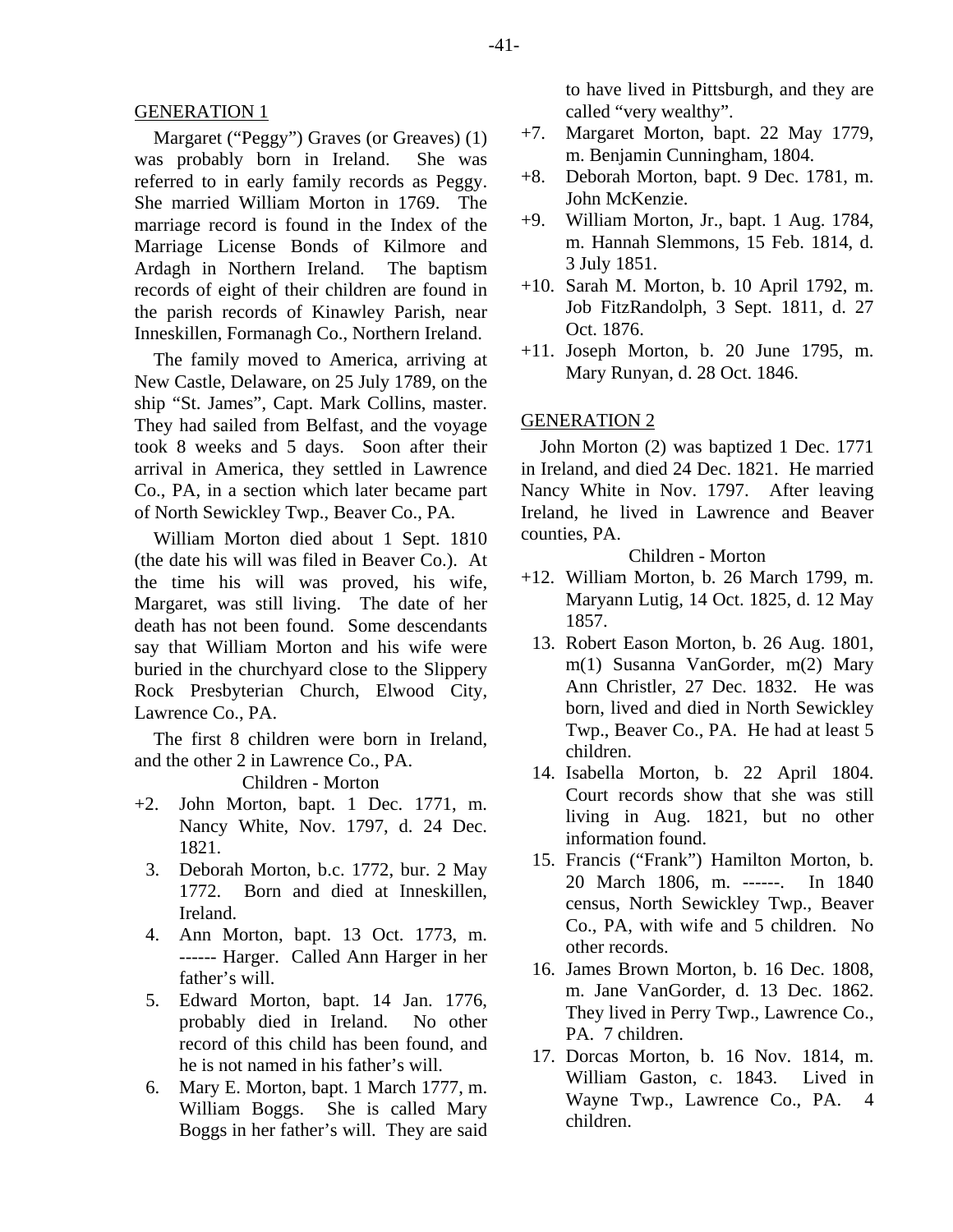18. Emily Jane Morton, b. 10 Aug. 1818, m. Robert Francis, d. 7 Nov. 1894. They lived in Perry Twp., Lawrence Co., PA. 7 children.

Margaret Morton (7) was baptized 22 May 1779 in Ireland, and died in Lawrence Co., PA. She married Benjamin Cunningham in 1804.

Children - Cunningham

- 19. William Cunningham, m(1) ------ White, m(2) ------ Werner, m(3) ------ Kline. He lived in Venango and Erie counties, PA.
- 20. John T. Cunningham, b. 1810, m. Rachel Davidson, 1834, d. 15 April 1845 (Lawrence Co., PA). 4 children.
- 21. Anna Cunningham, b. 1803, m. John Smiley, 1827, d. Lawrence Co., PA. 9 children.
- 22. Nancy Cunningham, b. 1806, m. Jacob Houk, d. 1895 (Lawrence Co., PA). 1 child.
- 23. Joseph M. Cunningham, b.c. 1808, m. Isabella Wilson, d. 27 Dec. 1843 (Beaver Co., PA). At least 5 children.
- 24. Benjamin F. Cunningham, Jr., m. Eliza Harbauch, c. 1838. He moved to Scioto Co., OH, and died there.

Deborah Morton (8) was baptized 9 Dec. 1781 in Ireland. She married John McKenzie. They lived at Camp Run, Beaver Co., PA.

Children - McKenzie

- 25. John McKenzie
- 26. Cunningham McKenzie

William Morton, Jr. (9) was baptized 1 Aug. 1784 in Ireland, and died 3 July 1851. He married Hannah Slemmons on 15 Feb. 1814. They lived in Ellwood City, Lawrence Co., PA.

## Children - Morton

 27. Margaret Morton, b. 1815, m. James Wilson, d. 1873.

- 28. Robert Slemmons Morton, b. 1816, m(1) Mary J. Miller, m(2) Harriet Alexander, d. 1885. 9 children.
- 29. John Hamilton Morton, b. 1819, d. 1820.
- 30. Joseph Washington Morton, b. 1821, m(1) Mary J. Curry, m(2) Jane Bond, d. 1893. 8 children.
- 31. Tirzah Felicia Morton, b. 1823, m. Joseph H. Curry, d. 1888. 6 children.
- 32. William C. Morton, b. 1825, m. Sarah J. Van Eman, d. 1905. 7 children.
- 33. Hannah Anne Morton, b. 1827, d. 1901.
- 34. Mary Jane Morton, b. 1831, m. William David Butler, d. 1874. 4 children.
- 35. Sarah Olivia Morton, b. 1834, m. James Ross Miller, d. 1896. 6 children.
- 36. Philo S. Morton, b. 1836, m. Mary E. Robeson, d. 1900. 4 children.
- 37. Samuel Mills Morton, b. 1840, m. Julia A. Allen. 4 children.

Sarah M. Morton (10) was born 10 April 1792 in Lawrence Co., PA, and died 27 Oct.

1876. She married Job FitzRandolph on 3

- Sept. 1811. They lived in Lawrence Co., PA. Children - FitzRandolph
- 38. Squire John FitzRandolph, b. 1812, m. Rosy Ann Frew.
- 39. Margaret FitzRandolph, b. 1813, m. Ralph L. Van Orsdel, d. 1887.
- 40. (Dr.) William Jackson FitzRandolph, b. 1815, m(1) Margaret Christy, m(2) (Mrs.) S. E. Auchard, d. 1904.
- 41. Nathaniel D. FitzRandolph, b. 1817, d. 1854.
- 42. Elizabeth Ann FitzRandolph, b. 1819, m. Joseph Stewart.
- 43. Sarah FitzRandolph, b. 1821, m. William Agnew Kerr, b. 1871.
- 44. Joseph Vance FitzRandolph, b. 1823, m. Ann Smith, d. 1897.
- 45. Rebecca FitzRandolph, b. 1826, d. 1838.
- 46. Nancy Jane FitzRandolph, b. 1828.
- 47. Mary Ann FitzRandolph, b. 1830.
- 48. Clarissa FitzRandolph, b. 1833.
- 49. Alexander M. FitzRandolph, b. 1839.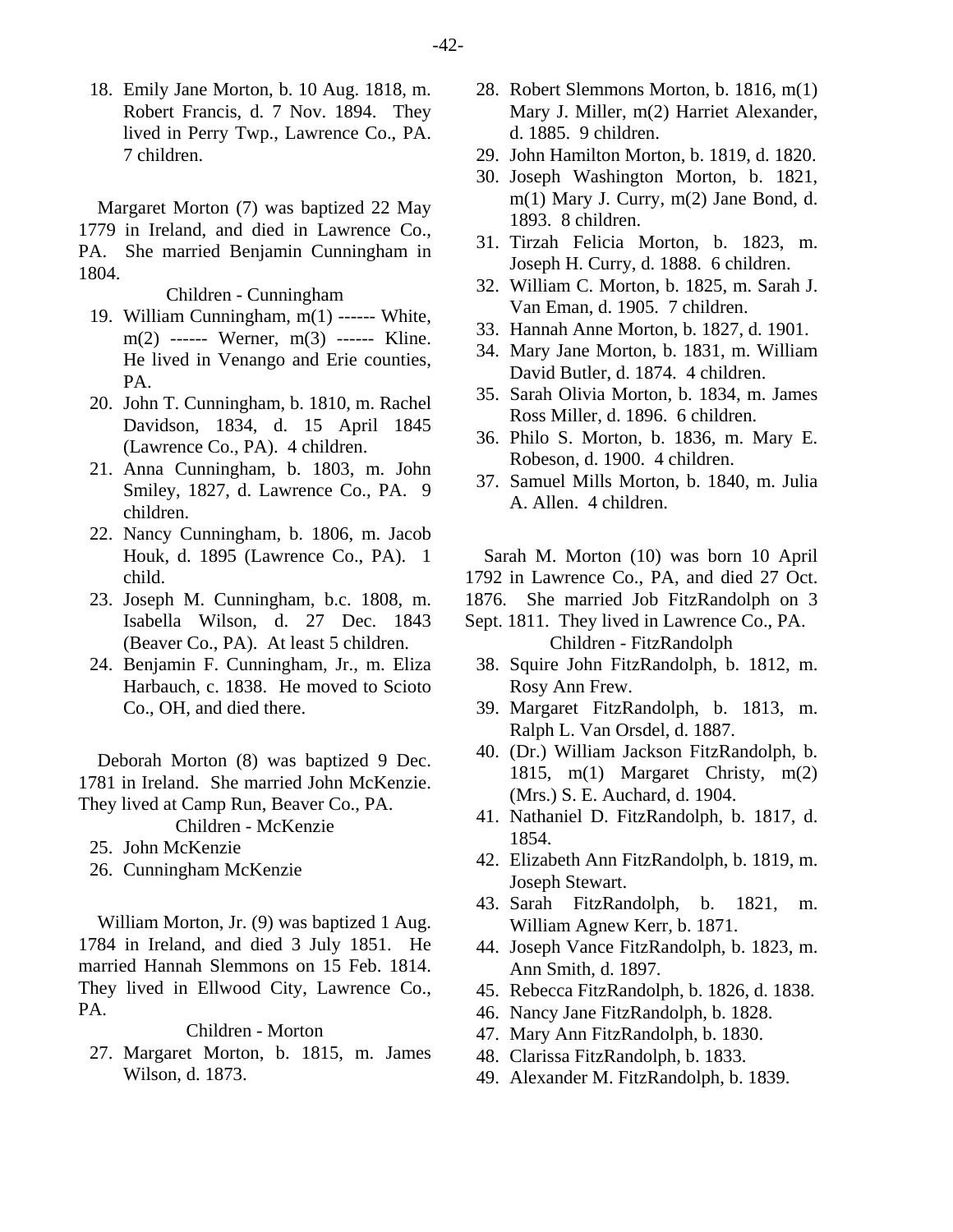Joseph Morton (11) was born 20 June 1795 in Lawrence Co., PA, and died 28 Oct. 1846. He married Mary Runyan. They lived in Lawrence Co., PA.

Children - Morton

- 50. Rebecca Morton, b. 1819, m. Nathaniel W. Hazen, d. 1851.
- 51. William Morton, b. 1820, m. Rebecca Hazen, d. 1848.
- 52. Abner Morton, b. 1825, m. Elizabeth ------.
- 53. Joseph Morton
- 54. Mary A. Morton
- 55. Nancy Morton
- 56. Rachel Morton
- 57. Sarah E. Morton

## DESCENDANTS OF MARY GRAVES AND ANDERSON R. HUNTER OF ROSS CO. & STARK CO., OH

#### GENERATION 1

Mary Graves (1) was born about 1798. She married Anderson R. Hunter on 18 Jan. 1812 in Ross Co., OH. He was born about 1794, and died and was buried in Smith's Cem., Dublin, OH. They lived in Dublin Twp., Mercer Co., OH, and in Van Wert, CO also. Anderson was a Colonel.

Children - Hunter

+2. Anderson R. Hunter, Jr., b. 29 Aug. 1824, m. Julia A. Emerick, d. 17 June 1892.

#### GENERATION 2

Anderson R. Hunter, Jr. (2) was born 29 Aug. 1824 in Stark Co., OH, and died 17 June 1892 in St. Mary's, OH. He married Julia A. Emerick. She was born 25 April 1846 and died 22 Oct. 1918, both in St. Mary's, OH. Their first 3 children were born in St. Mary's, OH, and the last in Garber, OH.

#### Children - Hunter

- 3. Anderson R. Hunter, III, b.c. 1864, m. Della Cotes.
- 4. George E. Hunter, b. 13 Sept. 1867, d. 16 Dec. 1868 (St. Mary's, OH).
- +5. Charles Lewis Hunter, b. 6 Jan. 1869, m. Tillie ------, d. 18 May 1938.
	- 6. H. G. Hunter, b. 5 April 1870.
- +7. James Leroy Hunter, b. 17 June 1871, m. Phoebe Ethel Sidey, 1 Jan. 1895, d. 21 Jan. 1930.

## DESCENDANTS OF RACHEL GRAVES AND JOSEPH WYATT OF ROSS CO. & JACKSON CO., OH

Ms. Patricia Wyatt Pickens, 64 Alpine Lane, Galliopolis, OH 45631 (pickens@zoomnet.net) provided the information in this genealogy. She would like to find the earlier ancestry.

#### GENERATION 1

Rachel (or Rachael) Graves (1) was born about 1794 in SC or NC, died after the birth of her last child in 1827. She married Joseph Wyatt about 1811 in Ross Co., OH. He was born about 1789 in NC, SC or VA (probably NC). They lived in Jackson Co., OH. After Rachel died, Joseph married second Elizabeth Roberts on 5 Nov. 1830.

Vinton Co., OH was not a county until 1850. It was formed from Jackson, Hocking and Athens counties. Before 1820, there was no Jackson Co., it was part of Ross Co., OH. This family probably didn't move, the county lines kept changing.

It is very likely that Rachel Graves was descended from the Quaker family of Thomas Graves of New Castle Co., DE (gen. 85). Both Eli Graves and William Graves, who married daughters of Rachel, were grandsons of Thomas Graves (part of gen. 85) and Martha Dixon.

Children - Wyatt

- 2. Hannah Wyatt, b. 1812, m. Isaac Fry, Aug. 1831.
- +3. William Wyatt, b. 1815, m(1) Elizabeth Cozad, m(2) Mary Ann Sperry.
- 4. Rebecca Wyatt, b. 1818, m. Eli Graves, Jan. 1835 (Jackson Co., OH).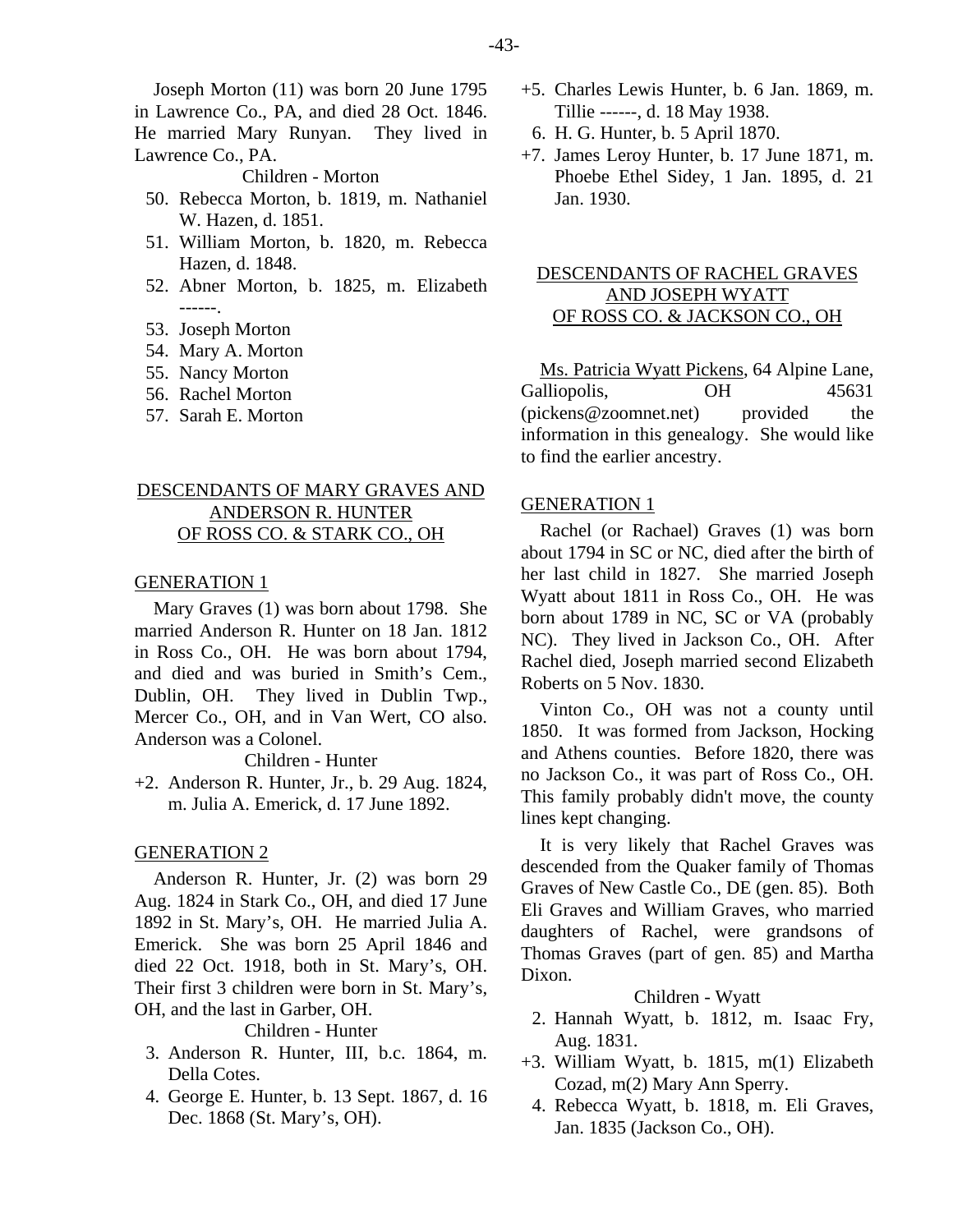- 5. Nancy Wyatt, b. 1820, m. William Graves, Oct. 1837 (Jackson Co., OH).
- 6. son
- 7. Rachel Wyatt, b. 1824, m. Adam Gehres.
- 8. Elizabeth Wyatt, b. 1827, m. John Pope.

William Wyatt (3) was born in 1815. He first married Elizabeth Cozad. He married second Mary Ann Sperry. Joseph, his second wife, and his last four children all moved to Iowa in 1854. The rest of the family is believed to have stayed in what is now Vinton Co., OH. An obituary of William states that he had 18 children, but not all of them have yet been found.

Children - Wyatt, by Elizabeth Cozad

- 9. Isaac Wyatt, b. 1831, m. Mary Vance.
- 10. Lucinda Wyatt, b. 1833, m. William Taylor.
- 11. Sarah Wyatt, b. 1835, m. Henry Border.
- +12. Rachael Wyatt, b. 1836, m. Elisha Henderson.
	- 13. Charles Wyatt, b. 1838, m. Martha Negley.
- +14. Sarah Wyatt (same name as previous child?), b. 1838, m. James Ziegler.
	- 15. Joseph Wyatt, b. 1843, d. 1864 (Andersonville, GA).
	- 16. John W. Wyatt, b. 1844, m(1) Jennetta Claypool, m(2) Elizabeth Berry.
	- 17. Benjamin Wyatt, b. 1846, m(1) Elizabeth Hutt, m(2) Sarah J. ------.
	- 18. William A. Wyatt, b. 1848, m. Lucreatia Fry.
	- 19. Job Wyatt, b. 1852, m. Alice Hutt. Children - Wyatt, by Mary A. Sperry
	- 20. Elizabeth Wyatt, b. 186-.
	- 21. Alice Wyatt, b. 186-.
- +22. Charles L. Wyatt, b. 1869, m. Onie Wychoff.
	- 23. Henry C. Wyatt, b. 1872.
	- 24. Clara B. Wyatt, b. 1879.

#### **QUESTIONS AND INFORMATION**

#### *MISCELLANEOUS GRAVES FAMILIES*

Mr. George E. Graves, Jr., 12001 Tioga St., Boise, ID 83709 (ggraves@micron.net), is "desperately seeking any living relatives! I am a new member to the GFA and I would like to kindly ask your help. My sister and I have been trying for the past 25 years to locate any of our Graves living relatives. My name is George Edward Graves, Jr. and I was born in Phoenix, AZ on Dec. 18, 1953, and my sister is Sheron Kay Graves. She was born on Ft. Campbell Army/Airborne Base, KY on Dec. 23, 1951. We are the only known blood relatives of our Graves side of our heritage with the exception of my 2 sons, ages 12 and 13. Our father, George Edward Graves, was born Oct. 16, 1932 in LeFlore Co., OK, or Ft. Smith, AR, and died on July 26, 1955 from a swimming accident in Will Co., IL, which occurred 2 days previous. He was 22 years of age when he died, and I was only 19 months old and my sister was 3½ years old. Our mother, Ruth Veretta Maynor, is still living, and she and our father were married in Dec. 1950.

Our paternal grandfather's name is JOSEPH GRAVES. We do not know his middle name or initial, birth place and date, where he was raised, place or date of death, or social security number, but we do know that he and our grandmother, Ullie Jane Tucker, were never married but probably lived in LeFlore Co., OK most of the time between 1932 and 1939. They had 2 children, our father (George Edward Graves) and Pearl R. Graves. Pearl was born in LeFlore Co., OK on Jan. 21, 1938 and died Feb. 5, 1939. We only have a single picture of our grandfather and it was taken around 1938. From the photo, our grandfather appears to be about 32 to 38 years of age which would make his birth year around 1900 to 1908. He has very dark or black thick hair with no receding hair line, his build and body frame was average to big boned. He also had large hands. Although he was sitting in the photo, he appears to be around 6 feet tall. He served in World War I and was assigned duty on a cargo freighter that shipped horses to and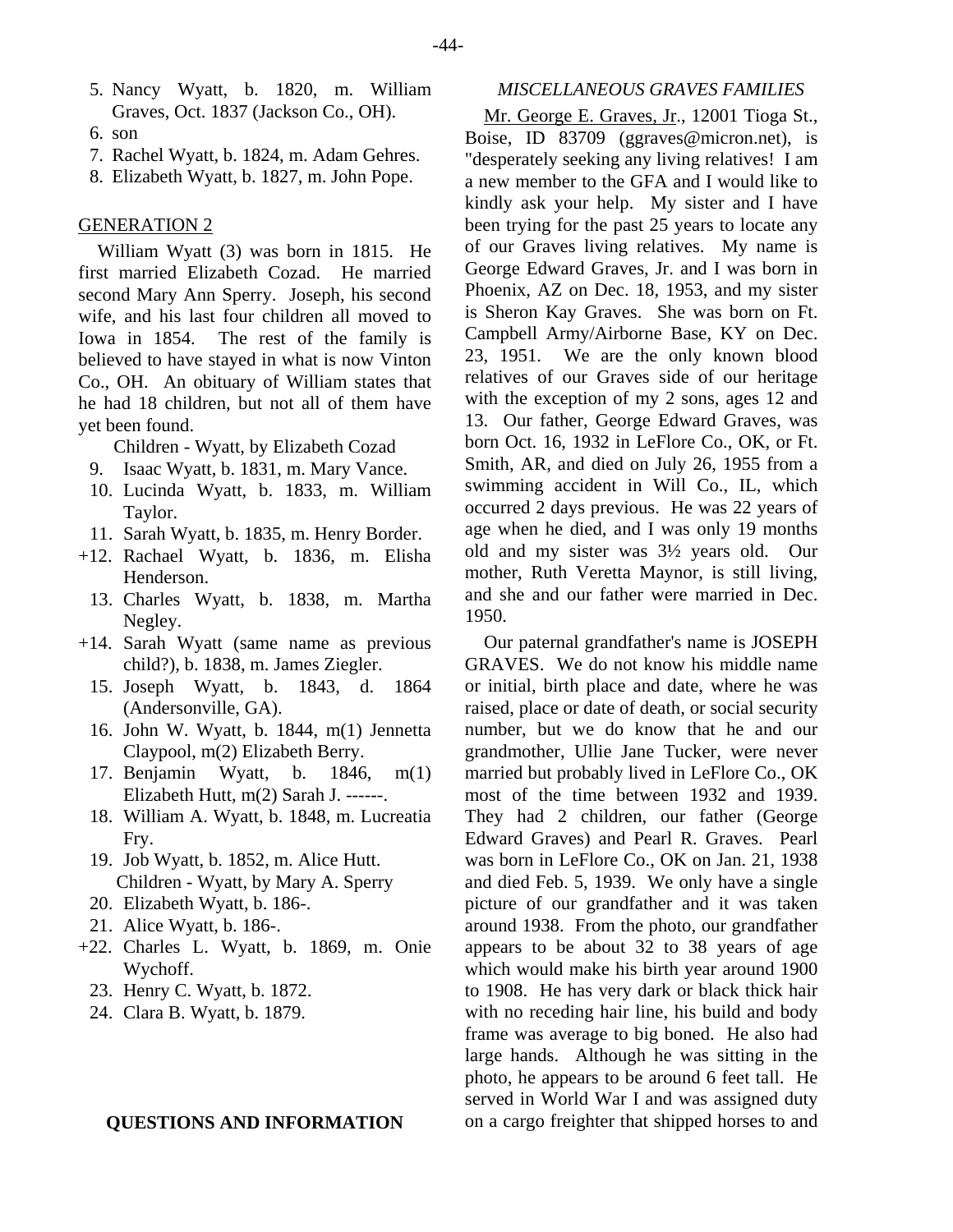from France. He and our grandmother met on or before 1932 and he lived with her for 6 to 8 years. In 1938/39 (we're not sure of the date), my grandfather just disappeared. Our grandmother and her family, and our father, never heard from him again. We were told by our great-uncles that our grandfather deserted our grandmother and father and permanently moved back to Missouri, Arkansas, or other state where he had another family.

If anybody has any information about Joseph Graves or might know of the whereabouts of any of his relatives, my sister and I would be very, very interested in hearing from you. I would be happy to mail a photo print of Joseph Graves to anyone if it would help in our search." In addition to contacting him by mail or e-mail, he gave his phone as (208)362-5676 and said to please call collect.

ED. NOTE: Several things can be done to find who this Joseph Graves is. The 1940 census can be checked when it is available for the states he may have been living in. Unfortunately, this census won't be available until 2010. The Social Security Death Index can be checked, hoping that Joseph had a social security number and has died by now. Also, records of World War I veterans can be searched.

A search of the Social Security Death Index shows the following records of people named Joseph Graves. The one born 1912 and died 1981 in Fort Smith, AR looks especially interesting, since Fort Smith is so close to LeFlore Co., OK.

Birth Date/IssuancePlace/Death Date/Residence at Death/Social Security No.

- 22 March 1897/TX/July 1982/Hillsboro, TX 76645/ 463-30-7282
- 2 Feb. 1902/MO 27 July 1994/Killeen, TX 76543/ 487- 18-3693
- 28 March 1902/OK/Oct. 1968/Adair, Maye Co., OK 74330/445-26-2594
- 2 May 1905/MO/Jan. 1980/Jefferson City, MO 65101/ 498-14-1481
- 7 May 1908/TX/Aug. 1980/Waco, TX 76710/ 455- 10-1765
- 5 Aug. 1910/TX/Dec. 1966/unknown/464-07-5303
- 3 May 1912/AR/Feb. 1981/Fort Smith, Sebastian Co., AR 72904/432-44-6703
- 4 April 1912/AR/25 Jan. 1990/Marvell, Phillips Co., AR 72366/429-42-7116

## *GRAVES FAMILIES OF THE BRITISH ISLES*

Ms. Ann Downs McKown, PO Box 12472, Richmond, VA 23241, is looking for help in finding the ancestry of her ANNE GREAVES of Yorkshire, England, discussed below.

## DESCENDANTS OF ANNE GREAVES AND GEORGE PARKER OF ECCLESFIELD, NEAR SHEFFIELD, YORKSHIRE, ENGLAND

#### GENERATION 1

Anne Greaves (1) was born in 1808 in Ecclesfield, Yorkshire, England, and died 14 July 1871 in Trenton, NJ. She married George Parker on 29 Sept. 1833 in Ecclesfield, Yorkshire. He was born in 1812 in Sheffield, Yorkshire, and died 30 June 1871 in Trenton, NJ. His occupation was master file maker (given as fork maker on the birth registration of his daughter Elizabeth). They were both buried in Mercer Cem., Trenton, NJ. At least their first 3 children were born in Ecclesfield, near Sheffield, England, the next one may have been born in England, and the last 2 were probably born in New Jersey. The only child listed in the IGI was Mary, and there may have been other children not listed below.

Children - Parker

- 2. Mary Parker, bapt. 19 April 1835.
- 3. Sarah Ann Parker, b. 1842, m. Joseph Hopkins, 28 Dec. 1862. He was a potter, d. 8 Jan. 1872, and bur. Mercer Cem.
- 4. Elizabeth Parker, b. 18 Nov. 1845, m. Samuel Downs, 11 March 1866, d. 22 April 1902. Bur, Mercer Cem., Trenton, NJ.
- 5. George W. Parker, b. 8 March 1847, m. Rebecca Douglas, 29 June 1873, d. 13 Dec. 1911. Bur. Riverview Cem. Trenton, NJ.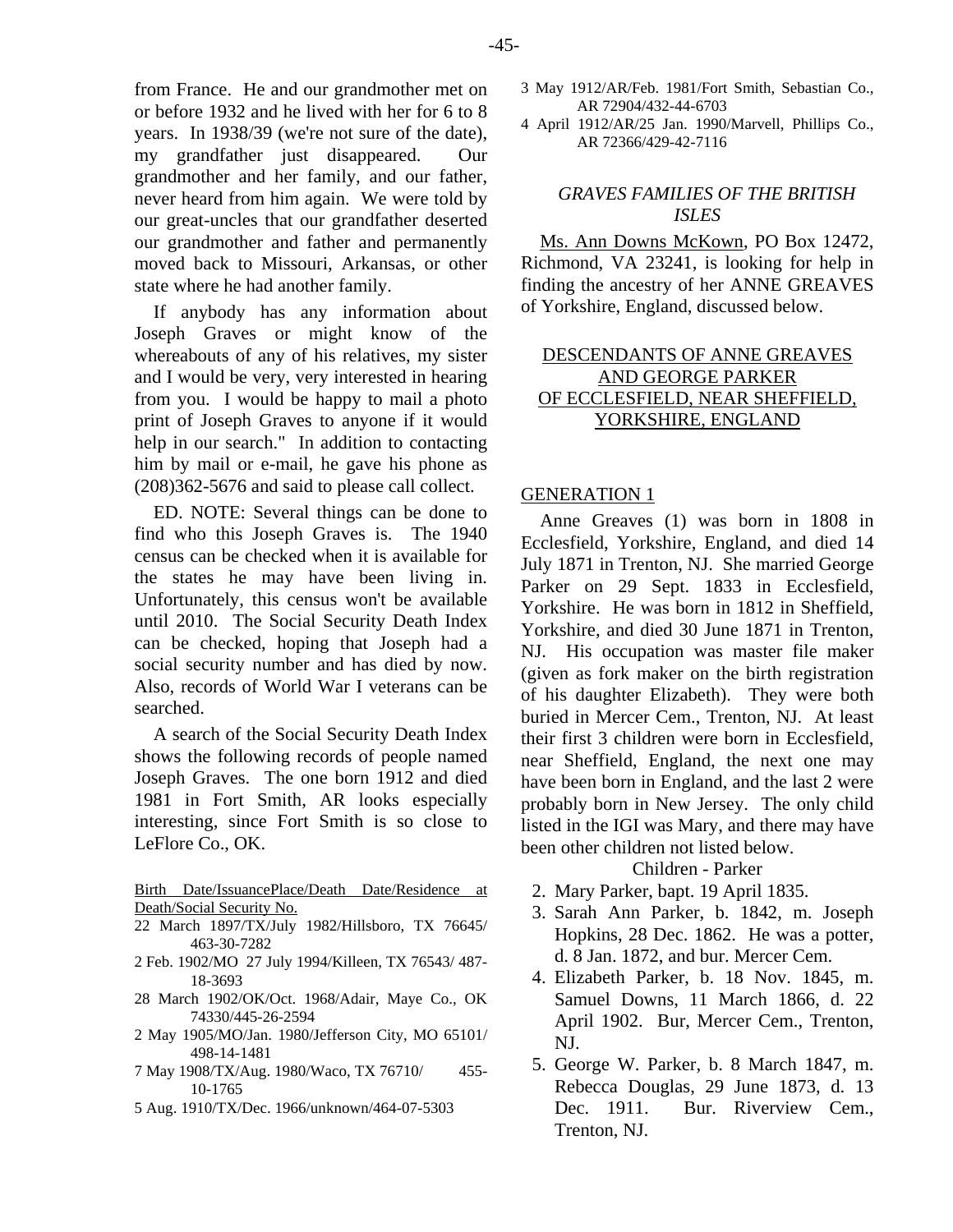- 6. Clara Parker, b. June 1850, d. 21 Jan. 1863. Bur. Mercer Cem., Trenton, NJ.
- 7. Henrietta Parker, b. 1852.

#### *NORTHERN GRAVES FAMILIES*

Ms. Alice Jane Redding, PO Box 22486, Carmel, CA 93922 (LadyJane8@aol.com), is descended from RICHARD E. GRAVES and Sarah Jane Hills of IA & KS (gen. 376). She has found that his middle initial was E. and he was born about 1835 in NY. She wrote that Cora Graves Hoff sent her some information about Joseph Graves and Rachel Pratt of Framingham, MA (gen. 133). Their son William had a son Joseph (b. 1785). Joseph (b. 1785) had a son Richard E., b.c. 1835, and a niece Celestia (a rather unusual name).

Ms. Redding wrote that her g-grandfather Richard E. Graves also had a daughter named Celestia (Clara Celestia Graves). Could it be that her Richard E. Graves is the one who is a g-grandson of Joseph Graves and Rachel Pratt? She has found no proof of this, but it certainly seems possible.

In the next paragraph is information on her Richard E. Graves (from gen. 376), and in the paragraph after that is the family of Joseph Graves (from gen. 133) with his son Richard E. Graves as #41.

Richard E. Graves (1) was born about 1 Dec. 1836 in NY state, died 23 March 1880, and was buried in Fairview Cem., Ada, KS. He married Sarah Jane Hills on 23 Dec. 1867 in Steamboat Rock, IA. She was born about 1849. All their children were born near Ada, KS. (R-1)

## Children - Graves

- 2. Clara Graves
- +3. Richard Graves, m. Fannie ------.
- +4. Myrtle Lavina Graves, b. 2 Jan. 1879, m. Irving Adolph Redding, 3 March 1896, d. 31 July 1947.

Joseph Graves (14) was born 15 July 1785 in Framingham, MA, and died 27 March 1867 in McDonough Twp., Chenango Co., NY. He married Betsey Underwood on 26 May 1813. They were both from Framingham, MA. He served 74 days in the War of 1812. (R-6)

#### Children - Graves

- 29. Abigail Diana Graves, b. McDonough Twp., Chenango Co., NY.
- 30. Olivia Graves, b. McDonough Twp., Chenango Co., NY.
- 31. Susan Graves, b. McDonough Twp., Chenango Co., NY, m. ------ Nesmith.
- +32. Joseph Graves, Jr., b.c. 1815, m. Sabrina ------.
- +33. Elijah Graves, b. 1 Aug. 1816, m(1) Martha Ann Rogers, m(2) Eunice Fisk, 1875, d. 22 Nov. 1885.
	- 34. Fanny Graves, b. Nov. 1819 (NY, poss. Chenango Co.), d. 25 Jan. 1856 (Northville Twp., LaSalle Co., IL).
- +35. Elizabeth Graves, b. 1822, m. Ephraim Wells, 4 May 1847.
	- 36. Lysander Graves, b. 1825, McDonough Twp., Chenango Co., NY, d. 11 Feb. 1850.
	- 37. Isaiah L. Graves, b. 1826 (NY), d. Feb. 1850 (McDonough Twp., Chenango Co., NY).
	- 38. Clarinda Graves, b.c. 1827 (NY), d. 25 Jan. 1863, m. William Warren.
	- 39. Lucy C. Graves, b.c. 1828 (McDonough Twp., Chenango Co., NY).
	- 40. Arethusa William Graves, b.c. 1830 (NY), d. 30 Jan. 1845 (NY).
	- 41. Richard E. Graves, b.c. 1835 (NY, poss. Chenango Co.).
- +42. Charles A. Graves, b. July 1837, m. Laura Holdridge.
	- 43. Elyrina Graves, b.c. 1841 (NY, poss. Chenango Co.).

Mrs. Karen K. Graves, 3004 Bradford Circle, Palm Harbor, FL 34685 (kkgraves@ prodigy.net), would like to find the ancestry of her husband's grandfather, CLAUDE GRAVES. Information is below.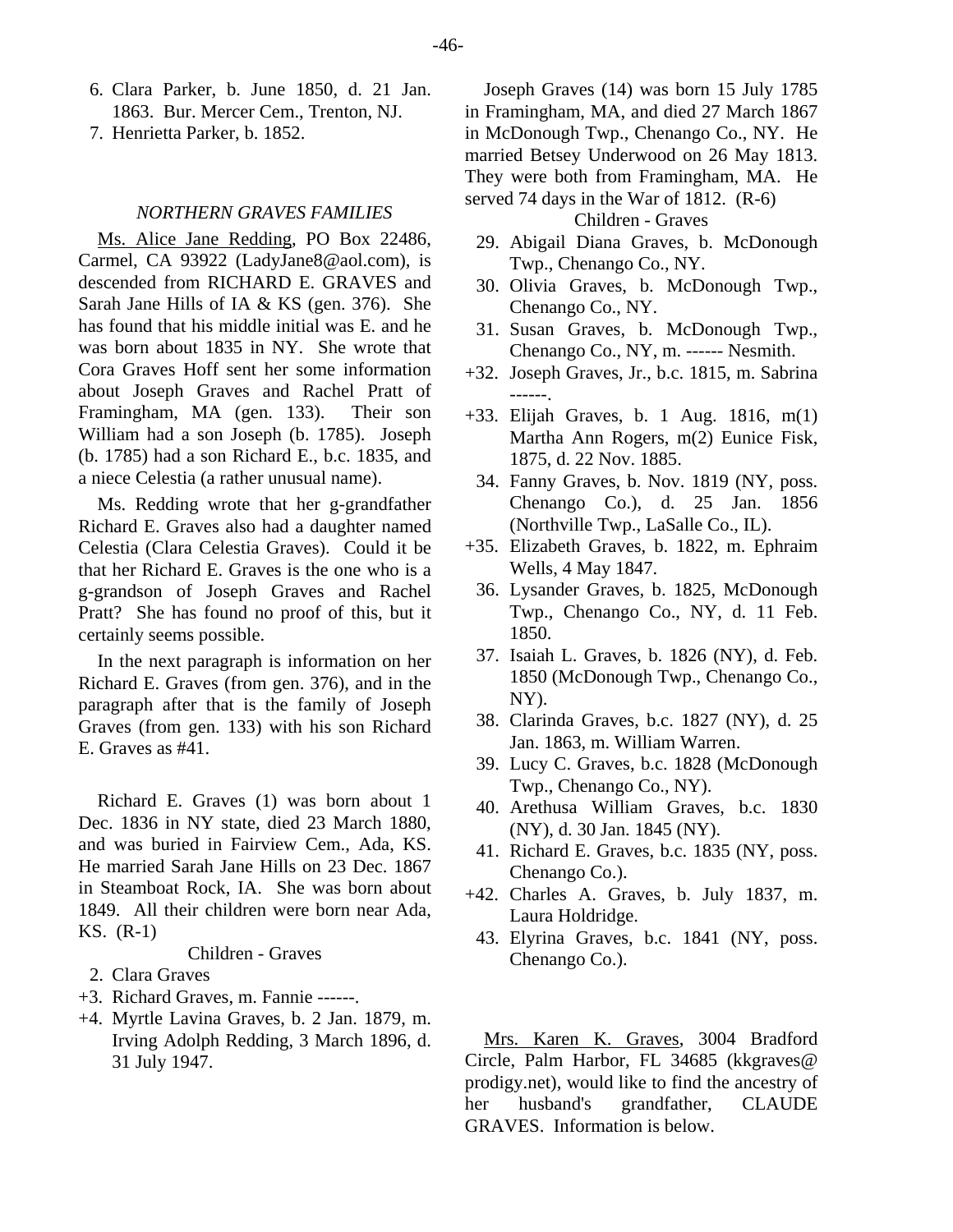Claude Graves (1) was born 29 Dec. 1887 in MI, possibly Oxford, and died 11 Nov. 1978 in Pontiac, MI. He married Adeline Schneider. Children - Graves

- 2. Dexter Graves
- +3. Robert Graves, m. Pauline Mondy.

#### GENERATION 2

Robert Graves (3) married Pauline Mondy. Children - Graves

- 4. Roger Leroy Graves, b. 7 Nov. 1943, m. Karen K. ------.
- 5. Robert Miles Graves, b. 6 Nov. 1947.

## *REAR ADMIRAL THOMAS GRAVES OF CHARLESTOWN, MA*

Mr. Allen G. Wilson, 482 23<sup>rd</sup> Ave., San Francisco, CA 94121 (awilson@aol.com), was looking for the ancestry of A. L. Graves of Laona, NY, who married Mary C. ------. His descent is : (1) A. L. Graves, (2) Henry Thomas Graves, b. 15 June 1853, m. Teresa Ann Tarbox, (3) Cassius Eugene Graves, b. 4 Oct. 1875 in CA, m. Clara Margaret Dieckman, (4) Dorothy Eugenia Graves, b. 3 Sept. 1916 in CA, m. Allen G. Wilson, Sr., (5) Allen G. Wilson, Jr., m. Juanita V. Sulay.

(ED. NOTE: This family is descended from Rear Adm. THOMAS GRAVES. A. L. Graves is Alonzo Lewis Graves, #677 in the book, born 13 Oct. 1829 in Westminster, MA, married Caroline Lewis in July 1852 in Laona, Chautauqua Co., NY. Could her full name have been Mary Caroline Lewis?)

## *CAPT. THOMAS GRAVES OF VA*

Mr. Louis F. McDonald, 4250 Lansdowne Dr. NW, Atlanta, GA 30339 (lfmcdon @mindspring.com), descended from Capt. THOMAS GRAVES of VA, sent a published sketch of **Nathaniel Eaton**. This is mostly of interest for the insight into the character of Nathaniel and the erroneous identification of Capt. Thomas Graves of VA as being from Massachusetts. Nathaniel Eaton was the second husband of Ann Graves, daughter of Capt. Thomas Graves.

EATON, NATHANIEL (c. 1609-1674), first head of Harvard College, was a disreputable member of a reputable family. He was a son of the Rev. Richard Eaton, a clergyman of Coventry, England, who had a large family of children including Samuel and Theophilus, who were prominent in the settling of New Haven. Nathaniel matriculated at Trinity College, Cambridge, in 1629, but did not take a degree. Three years later he received a license to go to Leyden, and in the following year was studying under Dr. William Ames at Franeker. He emigrated to Massachusetts with his two brothers in 1637. Although they soon went to New Haven, Nathaniel remained in Boston. He was welcomed for his learning and was made head of the infant Harvard College, although he did not have the title of president. On June 6, 1639, the General Court granted him 500 acres of land on condition that he would continue there and teach during the remainder of his life. He was soon in trouble, however, and charged with avarice in withholding food he was supposed to provide for the students. He was also haled into court for having beaten his usher with a heavy club while two servants held the unfortunate man by the arms and legs. Eaton was removed from office, forbidden to teach in Massachusetts again, fined 100 marks and ordered to pay the usher £30, both fine and payment being lowered later to £20 each. Soon after he was tried by the church and excommunicated. Instead of making the payments ordered by the court, he fled to Piscataqua, where he was followed and captured. After giving his word that he would go back peaceably to Boston, he made an escape by force onto a vessel bound for Virginia, leaving his wife and children and £1,000 of debts in Boston. He had gained